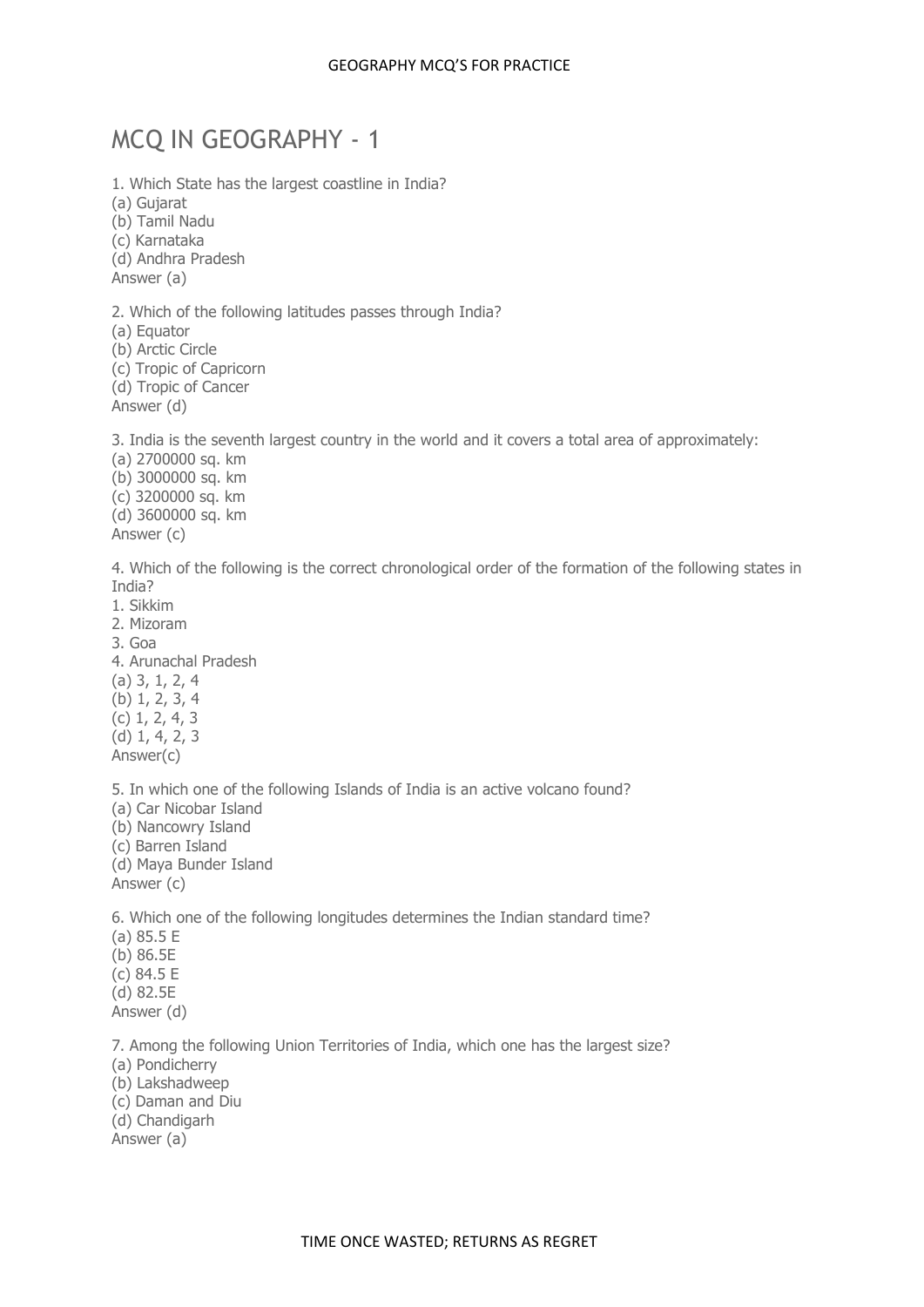8. Duncan Passage is situated between: (a) Minicoy and Amindiv (b) Minicoy and Maldives (c) Little Andaman and Car Nicobar (d) South Andaman and Little Andaman Answer (d) 9. 'Indian Standard Meridian' passes through the states of UP, MP: (a) AP and Karnataka (b) AP and Tamil Nadu (c) Karnataka and Tamil Nadu (d) Orissa and AP Answer (d) 10. Which foreign country is closest to Andaman Islands? (a) Sri Lanka (b) Myanmar (c) Indonesia (d) Pakistan Answer (b) 11. Jharkhand does not share boundary with: (a) West Bengal (b) Orissa (c) Chhattisgarh (d) Madhya Pradesh Answer (d) 12. The States which have common borders with China are: 1. Jammu and Kashmir 2. Sikkim 3. Arunachal Pradesh 4. Himachal Pradesh (a) 1, 3 and 4 (b) 1, 2 and 3 (c) 1 and 3 (d) 1, 2, 3 and 4 Answer (d) 13. Consider the following statements 1. The continental shelves of Lakshadweep are originated due to coral reefs. 2. The continental shelves of western coast are due to faulting and submergence. Which of the statement(s) given above is/are correct?  $(a) 1$  only (b) 2 only (c) Both 1 and 2 (d) Neither 1 nor 2 Answer (c) 14. Which state amongst the following has the highest percentage of the Scheduled Caste population of State's population? (a) Jharkhand

(b) Madhya Pradesh (c) Punjab

(d) Uttar Pradesh Answer (a)

15. The Tropic of Cancer passes through the States of: 1. Gujarat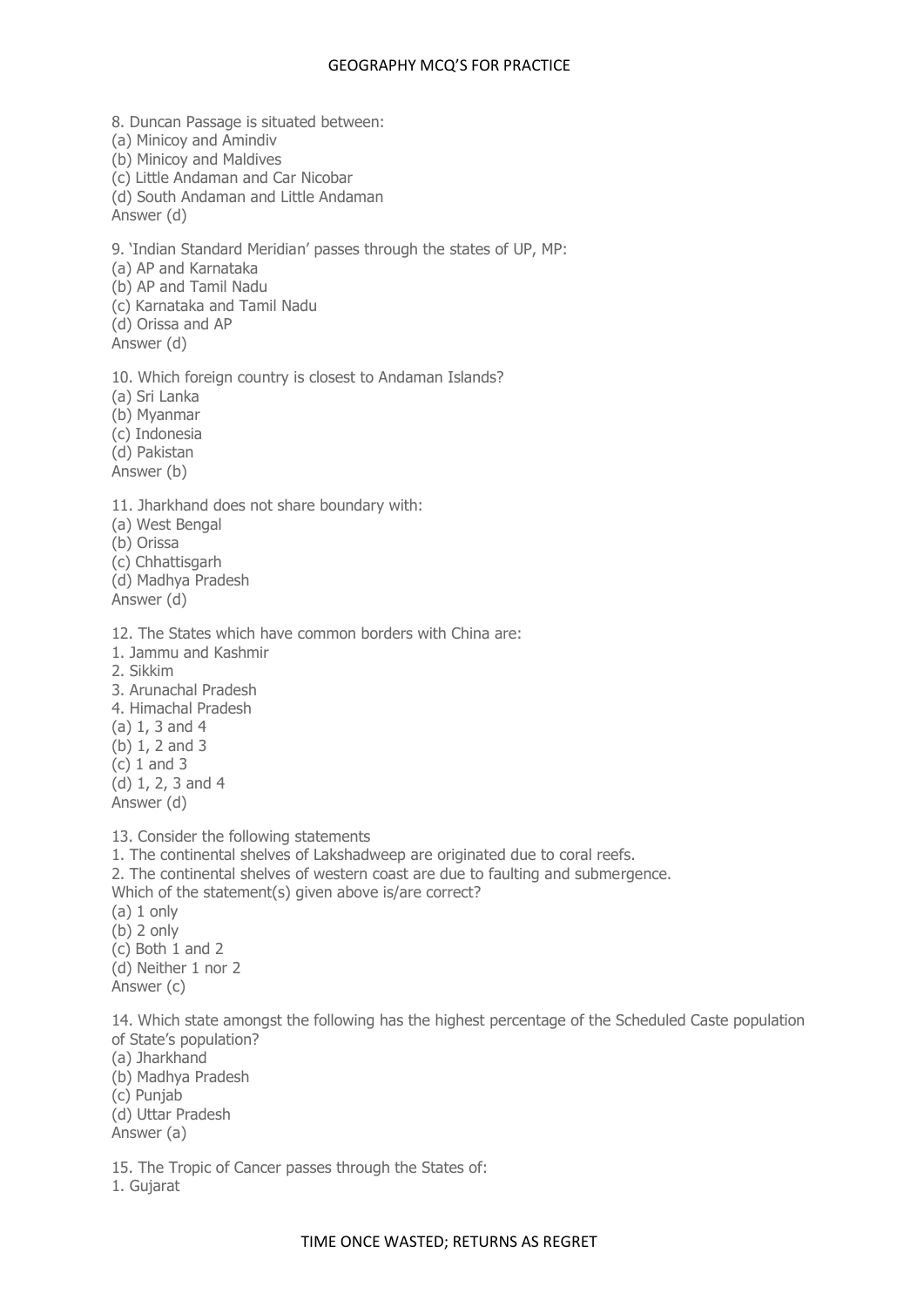2. Jharkhand 3. Assam 4. Mizoram (a) 1, 2 and 4 (b) 1 and 2 (c) 1, 3 and 4 (d) 1, 2, 3 and 4 Answer (a) 16. Among the following States of India, which one has the oldest rock formations in the country? (a) Assam (b) Bihar (c) Karnataka (d) Uttar Pradesh Answer (c) 17. Among the following States, which one has the largest forest area? (a) Gujarat (b) Karnataka (c) Orissa (d) Tamil Nadu Answer (a) 18. Port Blair – the capital of Andaman and Nicobar Islands, is located in which one of the following islands? (a) North Andaman (b) Little Andaman (c) Middle Andaman (d) South Andaman Answer (d) 19. 28.38 N and 77.12 E are the respective latitude and longitude of which one of the following places? (a) Jaipur (b) Delhi (c) Lucknow (d) Allahabad Answer (b) 20. What is the correct order of occurrence of the following places as one move from east to west? (1) Murshidabad (2) Gorakhpur (3) Bhopal (4) Bhavnagar (a) 2-4-3-1 (b) 1-3-4-2 (c) 1-2-3-4 (d) 4-3-2-1 Answer (c) ------------------------------------------------------------------------------------------------------------ 1. The longest inland waterways in the world is—

- (A) Mississippi river system
- (B) The Great Lakes
- (C) St. Lawrence
- (D) River Rhine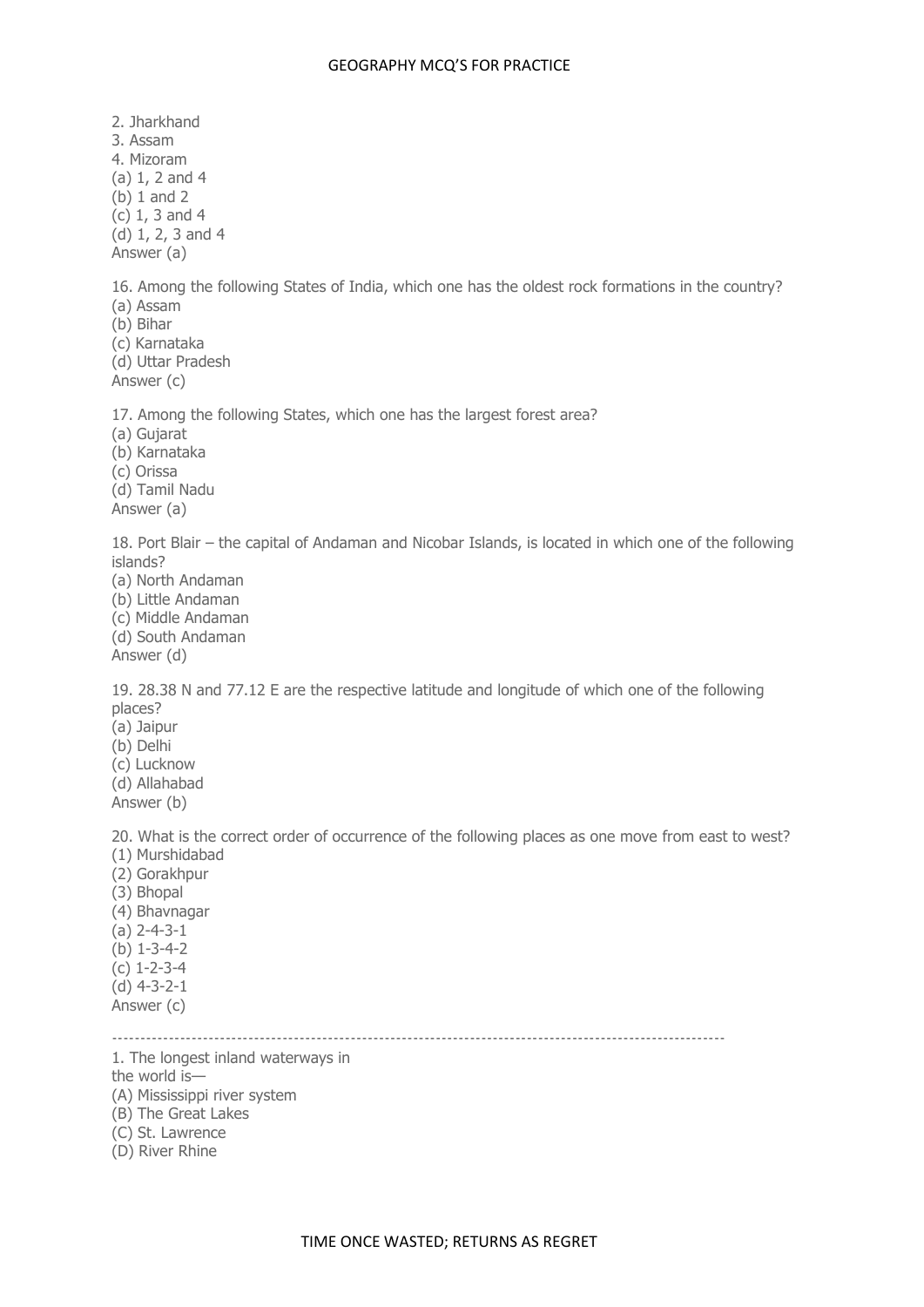2. Which one of the following countries has the highest average of road length on per thousand

square kilometres of area basis ?

(A) India

(B) Japan

(C) U5.A.

(D) France

3. Who said, "Similar locations lead

to similar mode of life" ?

- (A) F.Ratzel
- (B) CarlRitter
- (C) Alexander Von Humboldt
- (D) E C Semple

4. The Red Indians or American

- Indians belong to the—
- (A) Mongolian race
- (B) Caucasoid race
- (C) Australoid race
- (D) Negrito race

5. Which of the following States was formed exclusively by the migrants in the 20th Century ?

- (A) Maldives
- (B) Mauritius
- (C) Israel
- (D) Myanmar

6. Which one of the following regions practising most intensive subsistance farming ?

- (A) Pampas region
- (B) Murray-Darling Basin
- (C) California Valley
- (D) Monsoon Asia
- 7. The 'Hottentots' are the—
- (A) Pigmies of Congo basin
- (B) Negrito of Sri Lanka having brown colour
- (C) Yellow skin colour of Southwest Africa
- (D) Negritoes of Eastern-Africa
- 8. The determining factor of population region is—
- (A) Birthrate
- (B) Death rate
- (C) Density of papulation
- (D) Above all
- 9. By which theory does the population increase geometrically ?
- (A) Optimum Population Theory
- (B) Malthusian Theory of Population
- (C) Logestic Curve Theory
- (D) Theory of Demographic Transition
- 10. Hunting Instrument Harpoon is used by—
- (A) Bushman
- (B) Eskimo
- (C) Papuan
- (D) Vedda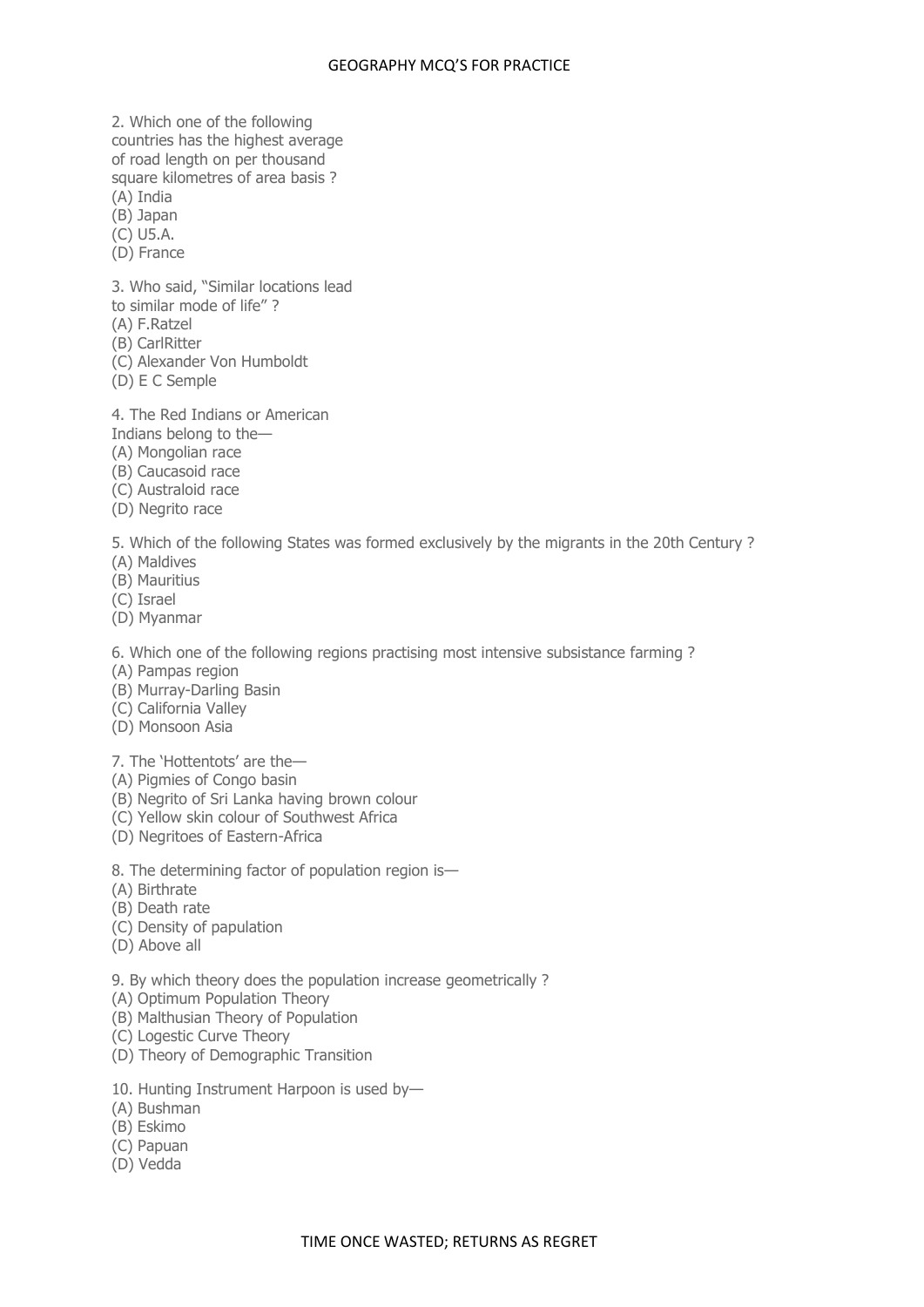- 11. The leading sulphur producing country in the world is—
- (A) U.S.A.
- (B) Russia
- (C) Japan
- (D) U.K.
- 12. 'Craal 'is a house of
- (A) Bushman
- (B) Beddo
- (C) Masai
- (D) Semang
- 13. Optimum Population Theory is propounded by—
- (A) Edwin Cannon
- (B) Malthus
- (C) Clarke
- (D) Talber
- 14. What is 'Karaganda' ?
- (A) An animal
- (B) A mountain
- (C) A coalfield
- (D) An ocean deep
- 15. What is'Hebrew'?
- (A) An animal
- (B) A language
- (C) A river
- (D) A plant
- 16. Which of the following is called the Plateau Continent ?
- (A) South America
- (B) Asia
- (C) Africa
- (D) Europe
- 17. Which industry is most important in South-West Asia ?
- (A) Iron and Steel Industry
- (B) Petro-chcmical Industry
- (C) Heavy Engineering Industry
- (D) Textile Industry
- 18. In general the most fertile layer of the soil is—
- (A) -B'Layer
- (B) 'A'Layer
- (C) 'C' Layer
- (D) None of the above
- 19. The most important factor to control the growth and types of forests is—
- (A) Soil types
- (B) Climate
- (C) Underground water
- (D) Soil fertility
- 20. 'Mediterranean Sea Forests' are found in the areas—
- (A) Between I0°N to 10°S latitudes
- (B) Between 208N to 30°N latitudes
- {C) Between 30° to 45″ latitudes in the western parts of continents
- (D) Between 60° to 65\* latitudes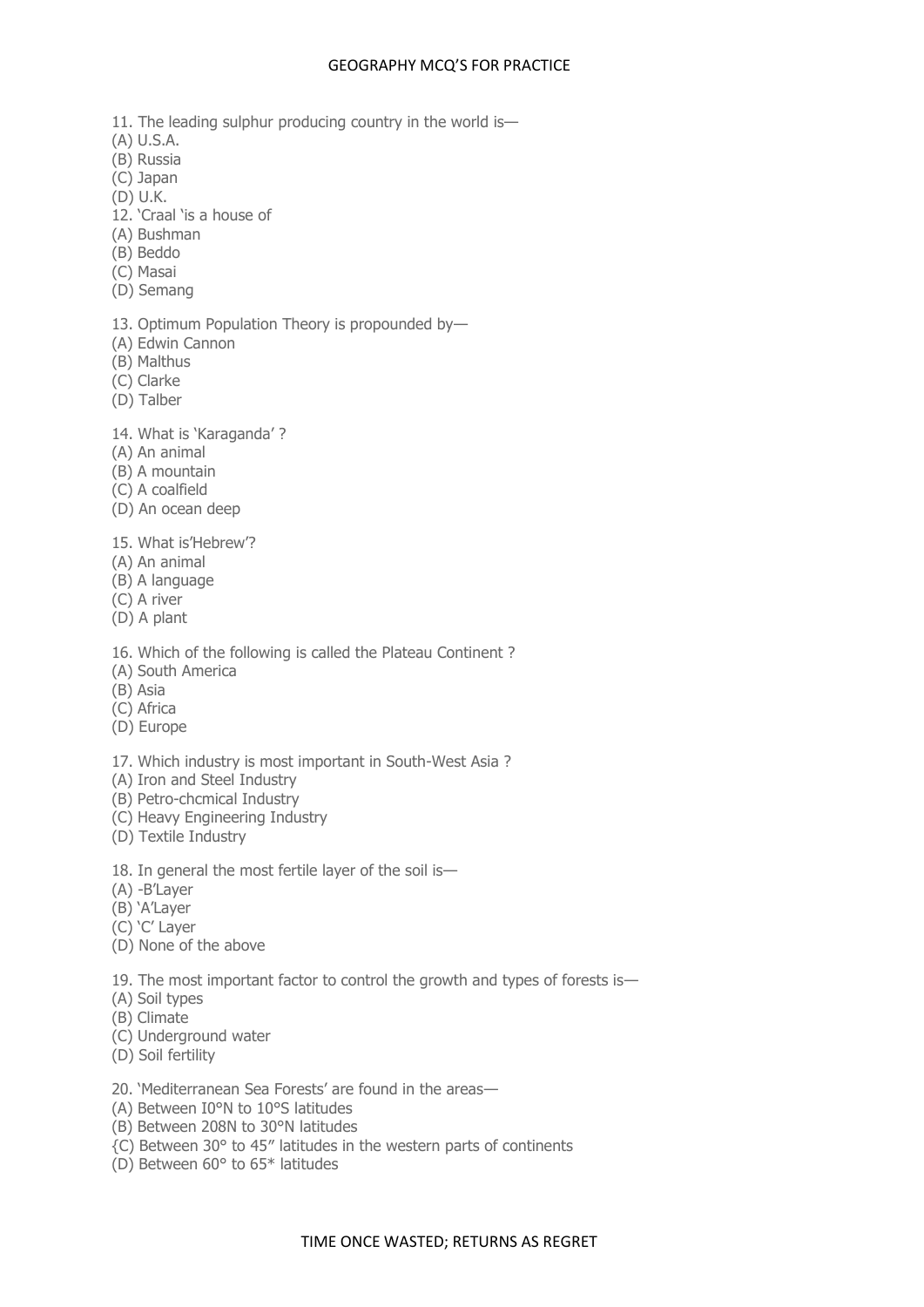Answers: 1. (A) 2. (C) 3.(D) 4. (A) 5.(B) 6. (D) 7. (D) 8.(C) 9.(B) 10. (B) 11. (A) 12. (C) 13. (A) 14. (C) 15. (B) 'Hebrew' is Spoken in Israel. 16. (C) 17. (B) 18. (B) 19. (B) 20. (C) ...............................................------------------------------------ .............................................................. 1.Which country fails in all three natural regions Hot desert, Mediterranean and Cool temperate type of climate ? (a) Chile (b) Israel (c) Lebanon (d)None of the above ANSWER (A) 2.Which vegetation is called natural cattle country ? (a) Savanna (b) Downs (c) Selva (d) Prairies ANSWER (B) 3.Which one of the following deserts is famous for its deposits of nitrates ? (a) Atacama (b) Kalahari (c) Gobi (d)Sahara ANSWER (A) 4. Tropical deciduous or monsoonal forests occur in : (a) Siberia, Alaska, USA, Canada (b) New Zealand, Spain, Portugal, France (c) Netherlands, Russia, Norway, UK (d) Burma, India, Thailand, Brazil ANSWER (D) 5.Postaz are temperate grassland in : (a) Australia

(b) South Africa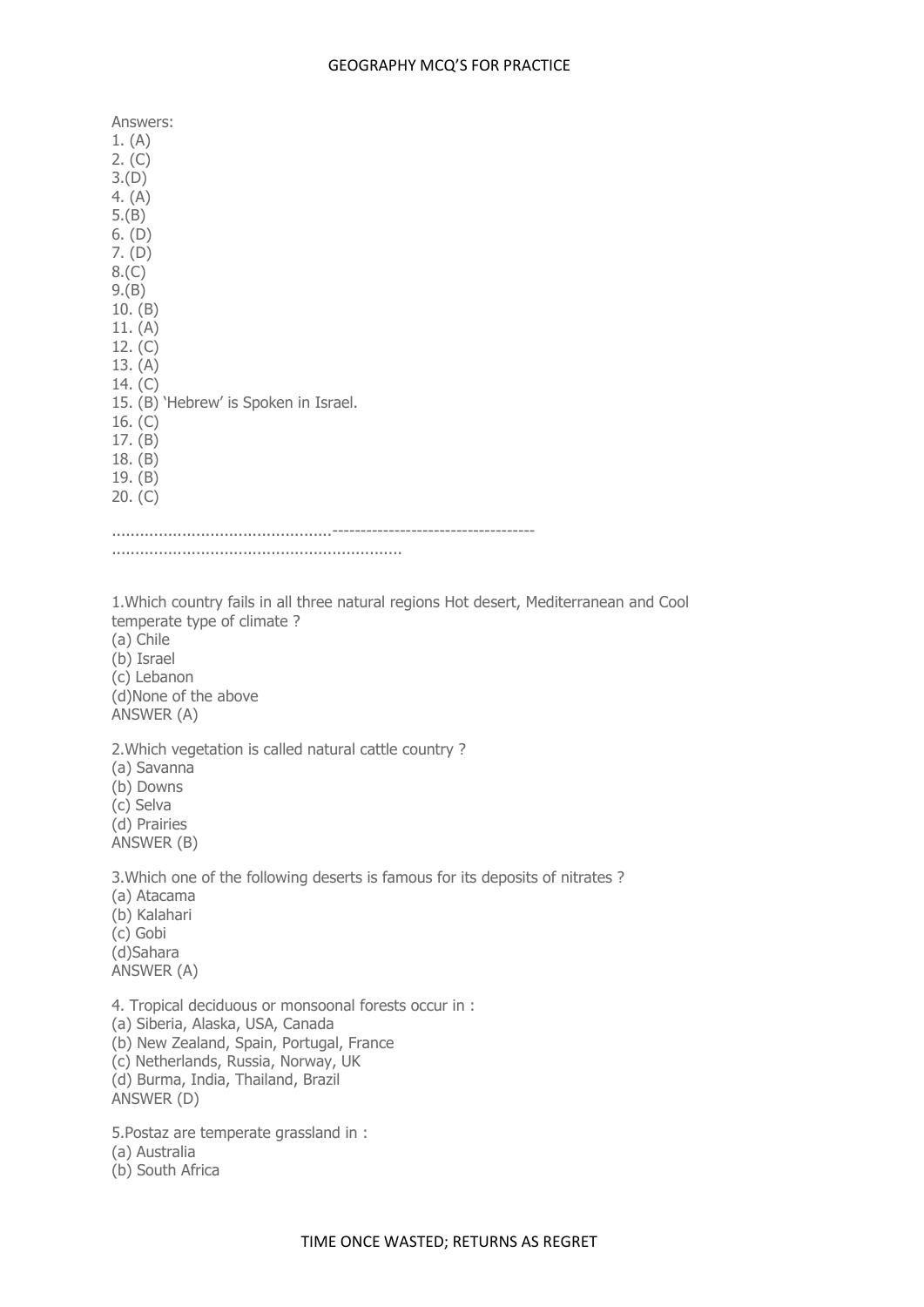(c)Hungary (d) Egypt ANSWER (C) 6. Deciduous trees are those : (a) that grow up straight (b) that grow plenty in dry places (c) that never bear fruits (d) that shed their leaves during a certain season ' ANSWER (D) 7. Which of the following natural regions is not found in the Torrid Zone ? (a) Equatorial forests (b) Monsoon regions (c) Temperate deserts (d) Tropical grasslands ANSWER (C) 8. Match the following : Mineral Producing Area A. Iron ore 1.Arkansas B. Copper 2. Cuba C. Aluminium 3. Kazakhstan D. Nickel 4 . Krivoy Rog. A B C D (a) 1243 (b) 1342 (c) 4213 (d) 4312 ANSWER (D) 9. Long treeless grassy palms are characteristics of (a) Campos (b) Llanos (c) Pampas (d) Prairies ANSWER (C) 10. The Mediterranean lands are often called the Worlds: (a) grazing lands (b) forest lands (c) orchard lands (d) paddy lands ANSWER (C) 11. Which of the following regions gets no rainfall throughout the year ? (a) The Equatorial Region (b) The Tundra Region (c) The Himalayan Region (d) The Mediterranean Region ANSWER (B) 12.Which of the following pairs is correctly matched ? (a) Tundra region-Lichens and Mosses (b) Mediterranean region- Groundnut andPotato (c)China Type region-Tea and Sugarbeet (d)West-European region–Corn and Wheat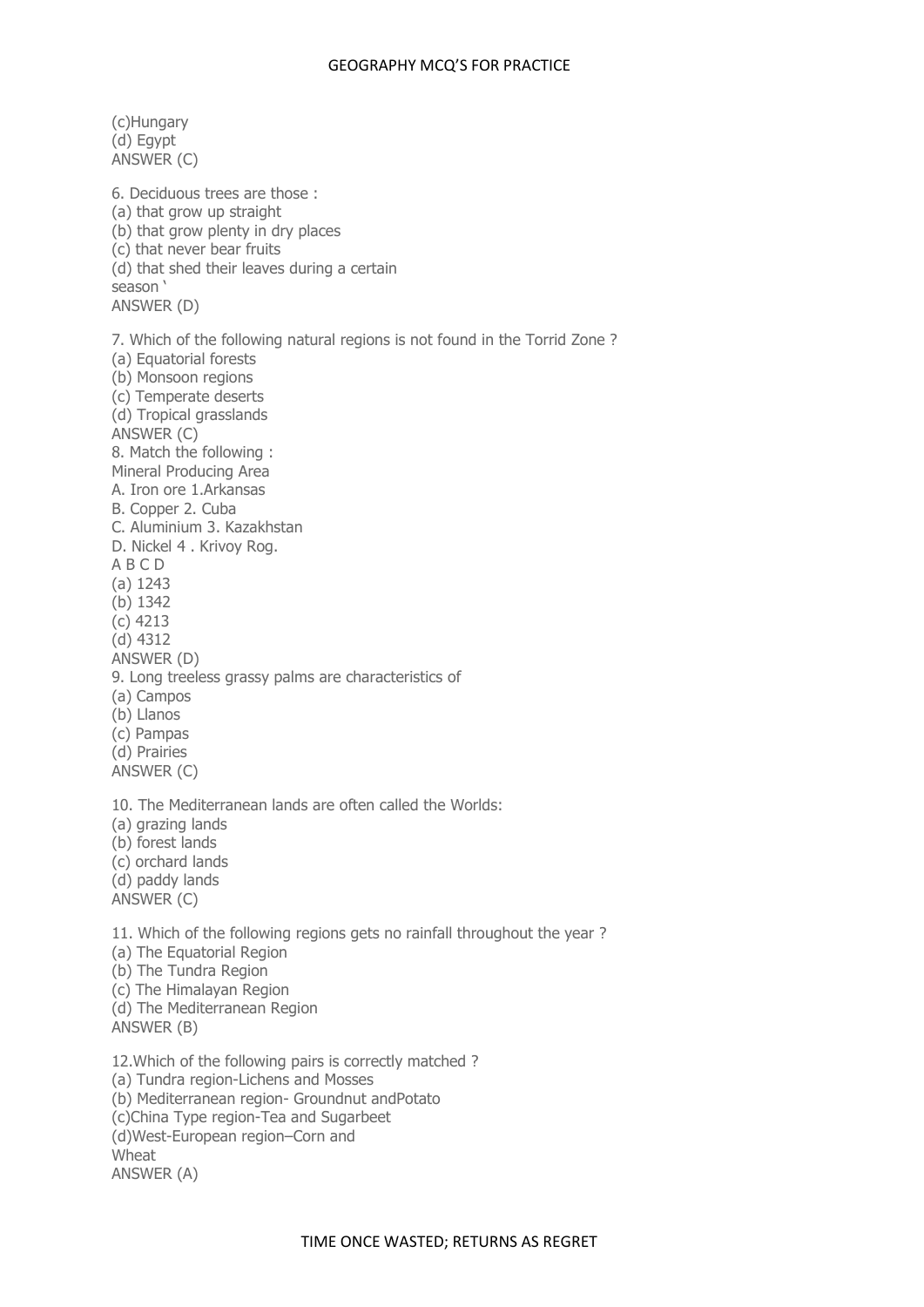13.Summer rains in Australia broadly decreases From (a) east to west (b) west to east (c) north to south (d) south to north ANSWER (C) 14. The hot desert of the world are generally Found near: (a) the equator (b) the doldrums (c) the horse latitude (d) the Tundras ANSWER (C) 15 Match the following : A. Mantle 1. Heavy rocks of lithosphere B. Sima 2. Layer below earth's crust C. Sial 3. Light rocks of lithosphere D. Bill 4. Small peninsula A B C D (a )3142 (b) 4321 (c) 2134 (d) 1234 ANSWER (C) 16. ln which type of rocks are coal and petroleum found? (a) Granite (b) igneous (c) Metamorphic (D) Sedimentary ANSWER (D) 17.Molten rock below the surface of the earth is called : (a) Basalt (b) Laccolith (c) Lava (d) Magma ANSWER (D) 18. What is weathering '? (a) Removal of earth's material by riveraction ` (b) Removal of earth's material by wind action (C) Breaking up and disintegration of rocks (d)Hardening up of rocks due to weather Conditions ANSWER (C) 19. Which of the following predominantly acts as the agent of chemical erosion of soil ? (a) Glacier (b) Seawave (c) Underground water (d) Wind ANSWER (C) 20. Which of the following represents a process of chemical weathering ? (a) Thermal expansion a1 contraction (b) Mass exfoliation (c) Hydration and Hydrolysis (c) Frost action and crystal growth

ANSWER (C)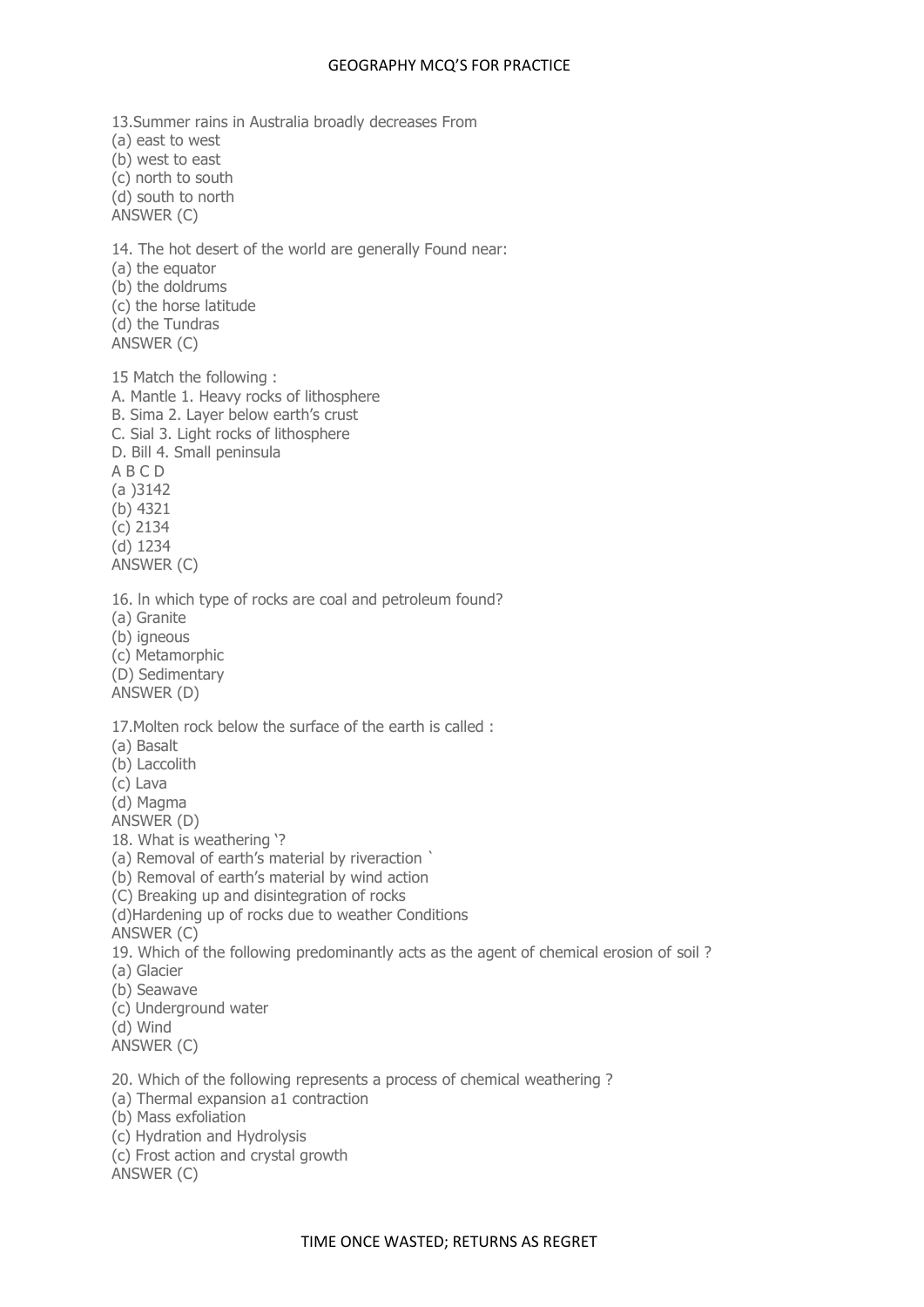.....................................................--------------------------- ................................................................. 1. Which is not an erosional process caused by wind? (a) Saltation (c) Abrasion (b) Plucking (d) Deflation Ans. (b) 2. The rocks that make up the continents and are rich is silicon and aluminum are L (a) Lighter in colour and weight (b) Lighter in colour and heavier in weight (c) Lighter in weight and darker in colour (d) Heavier in weight and darker in colour Ans. (a) 3. Amount of vertical and lateral displacement on a fault is respectively referred to as: (a) Heave; throw (b) Tear, heave (c) Throw, heave (d) Heave, tear Ans. (c) 4. Sub-aerial slopes include aggravational slopes created by (a) River sediments (alluvium) (b) Rainwash (colluvium) (c) Rock fall talus (d) All of the above Ans. (d) 5. A genetic classification of streams was developed by W.M. Davis, following earlier ideas of: (a) J.W. Powell (b) J.K. Jukes t (c) Both a and b (d) None of the above Ans. (c) 6. Bring the odd one out (a) Corrie (b) Ciruqe (c) Cwm (d) Arete Ans. (d) 7. Excessive folding results in: (a) Nappe Formation (b) Block disintegration (c) Geosyncline (d) Reverse fault Ans. (a) 8. Gutenberg discontinuity is found between the: (a) Crust and mantle (b) Upper mantle and lower mantle (c) Mantle and core (d) Upper core and lower core Ans. (c)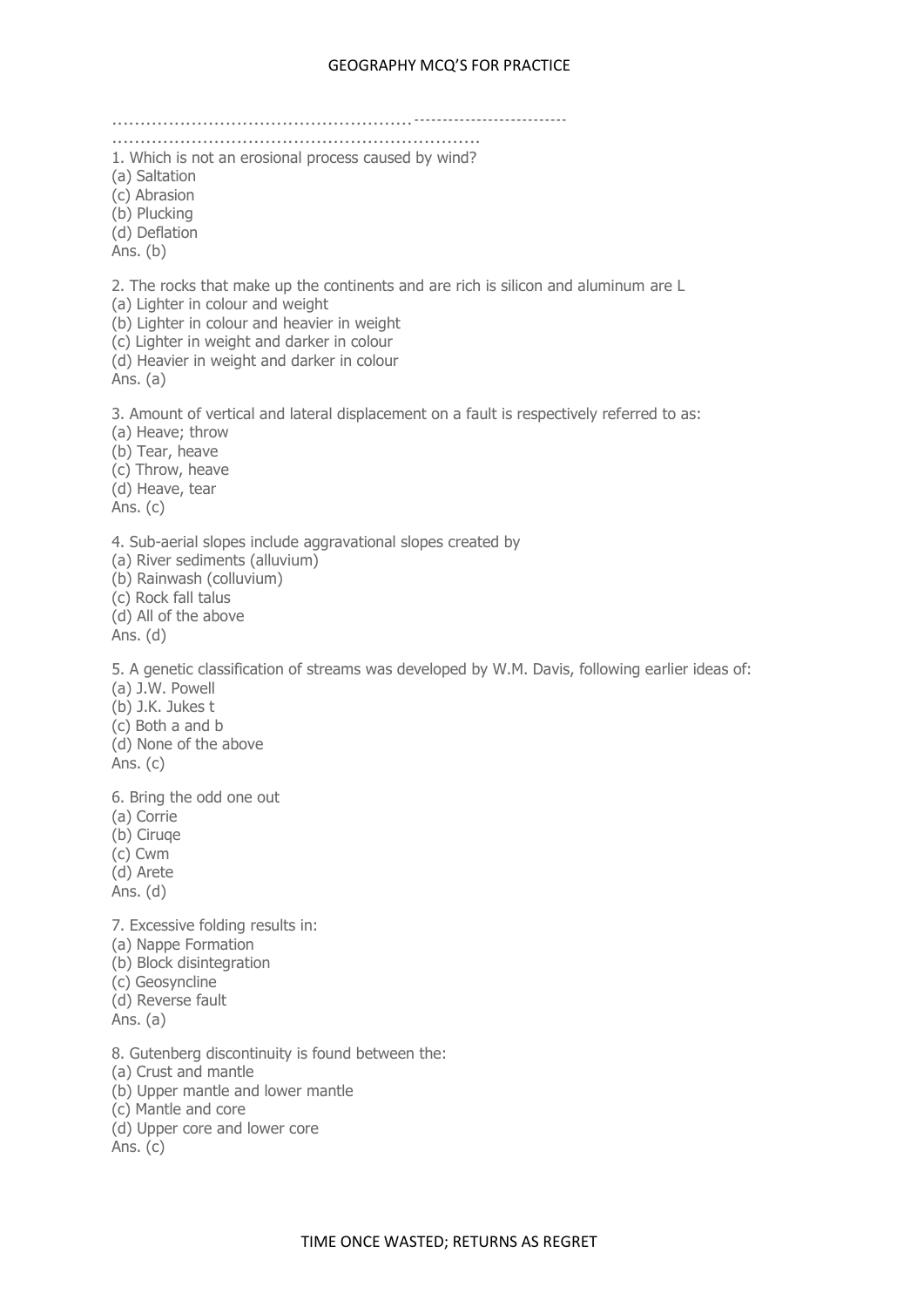9. Which among the following place does not show the eastern margin warm temperate climate? (a) Nanking (b) Miami (c) Capetown (d) Sydney Ans. (c) 10. The grasslands that are affected by warm ocean current are: (i) Pampas (ii) Veld (iii) Downs (iv) Canterbury (v) Pustaz Select the appropriate code (a) i, ii, v (b) i, ii, iii, & v  $(c)$  i, ii, iii, iv (d) All the above Ans. (c) 11. For the first time who used word 'Anticyclone'? (a) Fitzroy (b) Solberg (c) Gatton (d) Axner Ans. (c) 12. The most important component responsible for Albedo is: (a) Cloud cover (b) Ozone layer (c) Ice-cover (d) Dust particles Ans. (a) 13. The world's lowest air pressure has been recorded at (a) Irkutsk (b) Mariana Islands (c) Alutian (d) Hawaii Island Ans. (b) 14. Which is the correct descending order of following gases, according to their presence in the atmosphere? (a) He, Ne, Kr. Xn (b) Ne, He, Xn, Kr (c) He, Ne, Xn, Kr (d) Ne, He, Kr, Xn Ans. (d) 15. Selective scattering is caused by: (a) Gases (b) Dust particles (c) Hygroscopic nuclei (d) All of the above Ans. (d)

16. Which theory says that all coral reefs began as fringing reefs around an island'?

(a) Darwin's subsidence theory

(b) Daly's subsidence theory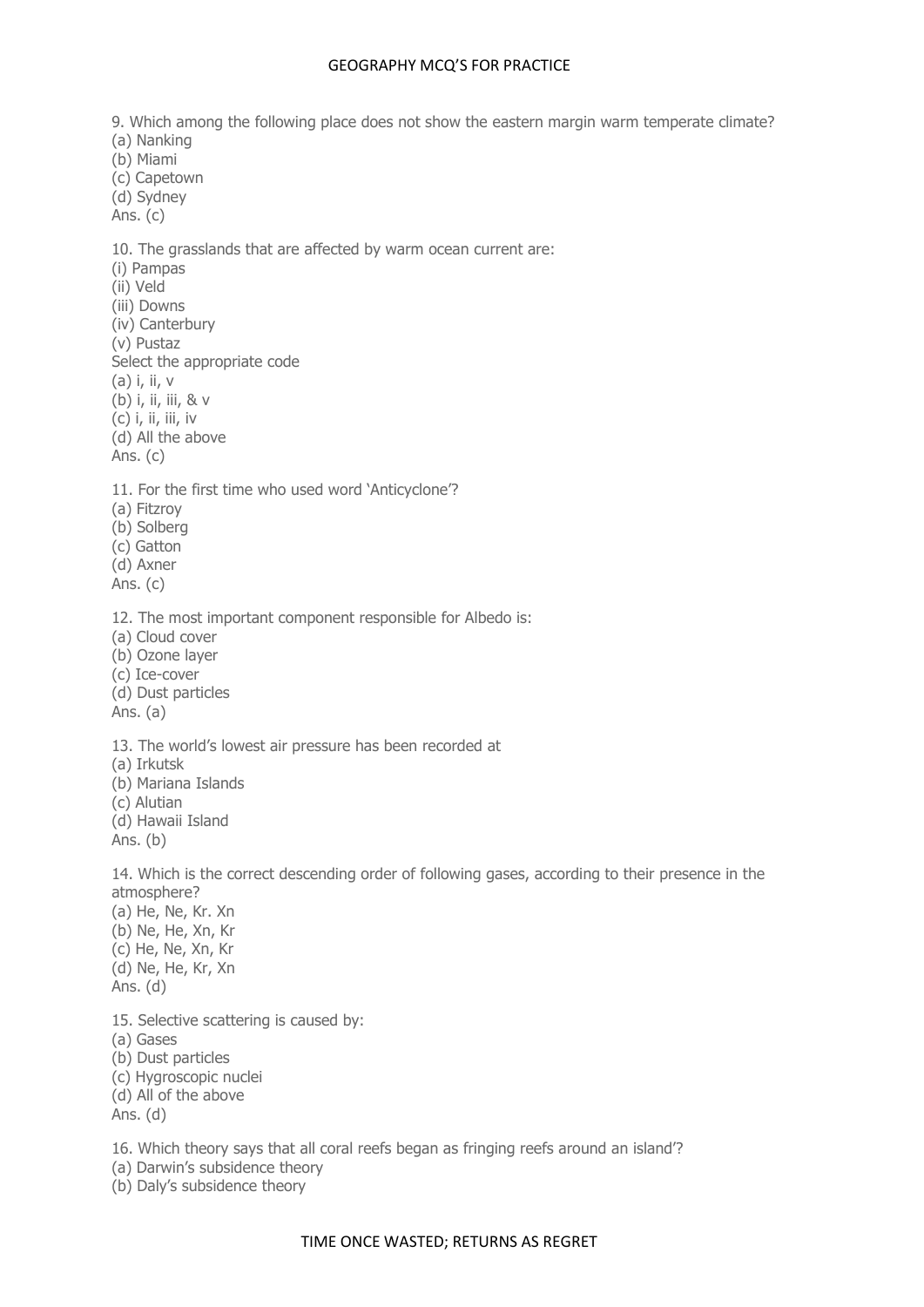(c) Darwin's glacial control theory (d) Day's glacial control theory Ans. (a) 17. Isobaths are: (a) Contours marking slope below sea level (b) Contours marking slope below plain level (c) Contours marking depth below sea level (d) Contours marking depth below plain level Ans. (c) 18. Which ocean does not show constant pattern of ocean current? - (a) South Indian ocean (b) North Indian ocean (c) South Pacific ocean (d) North Pacific ocean Ans. (b) 19. Related to ocean deeps which one is incorrect? (a) It covers only 1.2% of the Sea bottom (b) In German it is known as Tiefe (c) In-French it is known as Fosse (d) In Welsh it is known a Cwm Ans. (d) 20. Who conducted world wide study of 102 submarine Canyons? (a) Francis Shephard (b) Charles Bead (c) None of these (d) Both of these Ans. (d) 21. Which among the following price does not fall under Savanna vegetation? (a) Kano (Nigeria) (b) Salisbury (Africa) (c) Perth (Australia) (d) San Fernado (Venezuela) Ans. (c) 22. Which among the following is a mid-latitude desert? (a) Atacama (c) Kalahari (b) Patagonia (d) Namib Ans. (b) 23. Which among the following does not fall under the warm temperate western margin climate? (a) Perth (b) Adelaide (c) Capetown (d) Sydney Ans. (d) 24. Very old, highly weathered soil of low latitude is known as: (a) Oxisols (b) Ultisols (c) Vrtisols (d) Alfisols Ans. (a)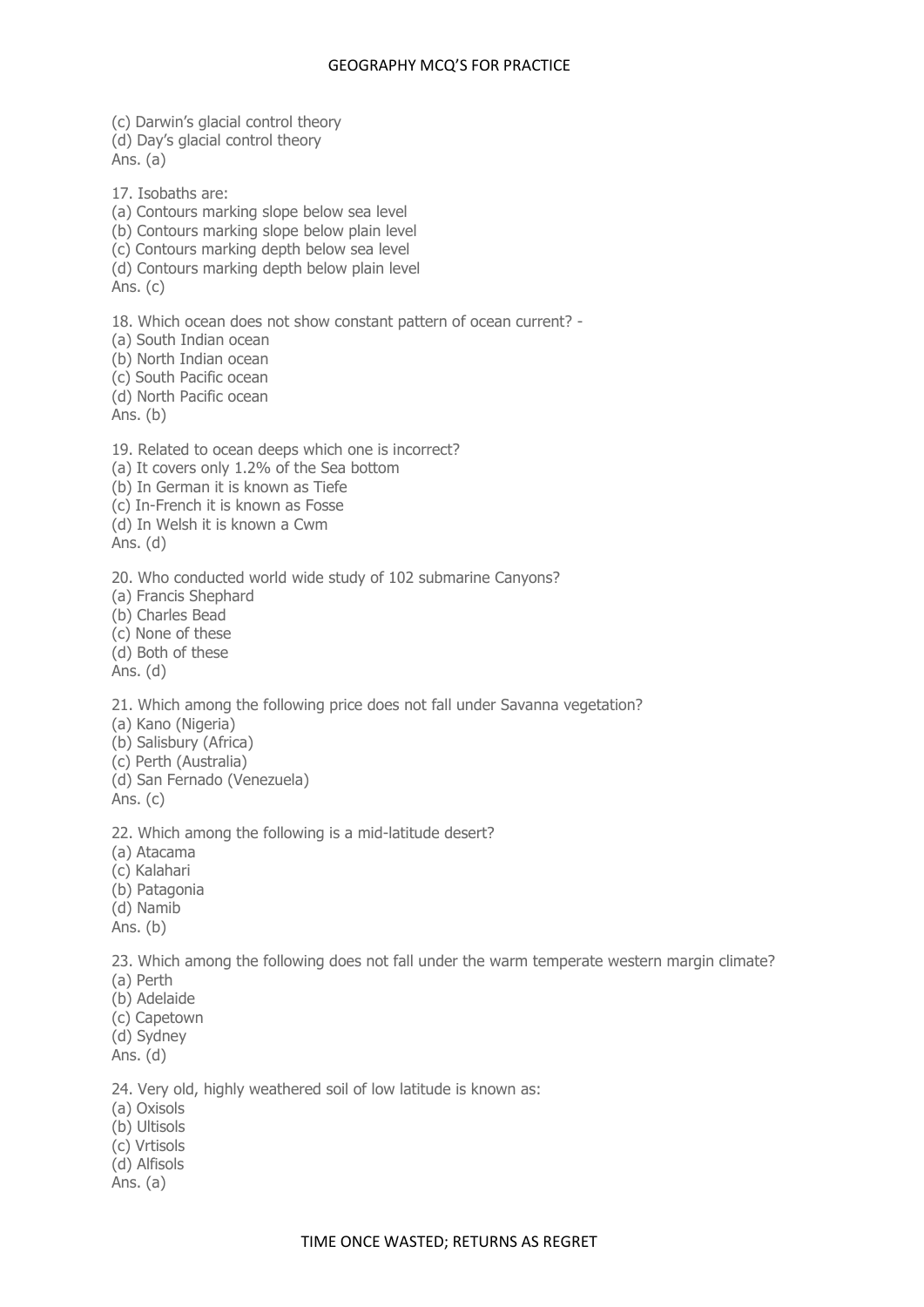25. A sequential development of a plant community or group of plant communities on the same site over a period of time.

(a) Xerosere

(b) Sere

(c) Serac

(d) Serir

Ans. (b)

26. Which region would be worsed affected by air pollution?

(a) Industrial region

(b) Commercial centres

(c) Rural region

(d) Transportation belt

Ans. (a)

27. Which part of Malaysia is most densely populated?

(a) Western Coastline

(b) Eastern Coastline

(c) Northern Coastline

(d) Southern Coastline

Ans. (a)

28. Which among the following ethnic groups does not fall under Mongoloids?

(a) Eskimos

(b) Red Indians

(c) Yakuts

(d) Alpine

Ans. (d)

29. Africanization policy of Uganda was aimed at

(a) To encourage immigration from other African country

(b) To disperse over-population

(c) To evict Indian origin people

(d) To encourage African unity

Ans. (c)

30. Planned rural settlement scheme "Felda" is associated with which country?

(a) Malaysia

(b) Indonesia

(c) Singapore

(d) Thailand

Ans. (a)

31. Norilsk on the Yenisey river in Siberia is associated with

(a) Nickel mining

(b) Iron mining

(c) Uranium mining

(d) Coal mining

Ans. (a)

32. Match the following: List-I List-II A. Chena (i) Sri Lanka B. Caingin (ii) Philippines C. Canuco (iii) Venezuela D. Tamarai (iv) Thailand Codes: A B C D (a) i ii iv iii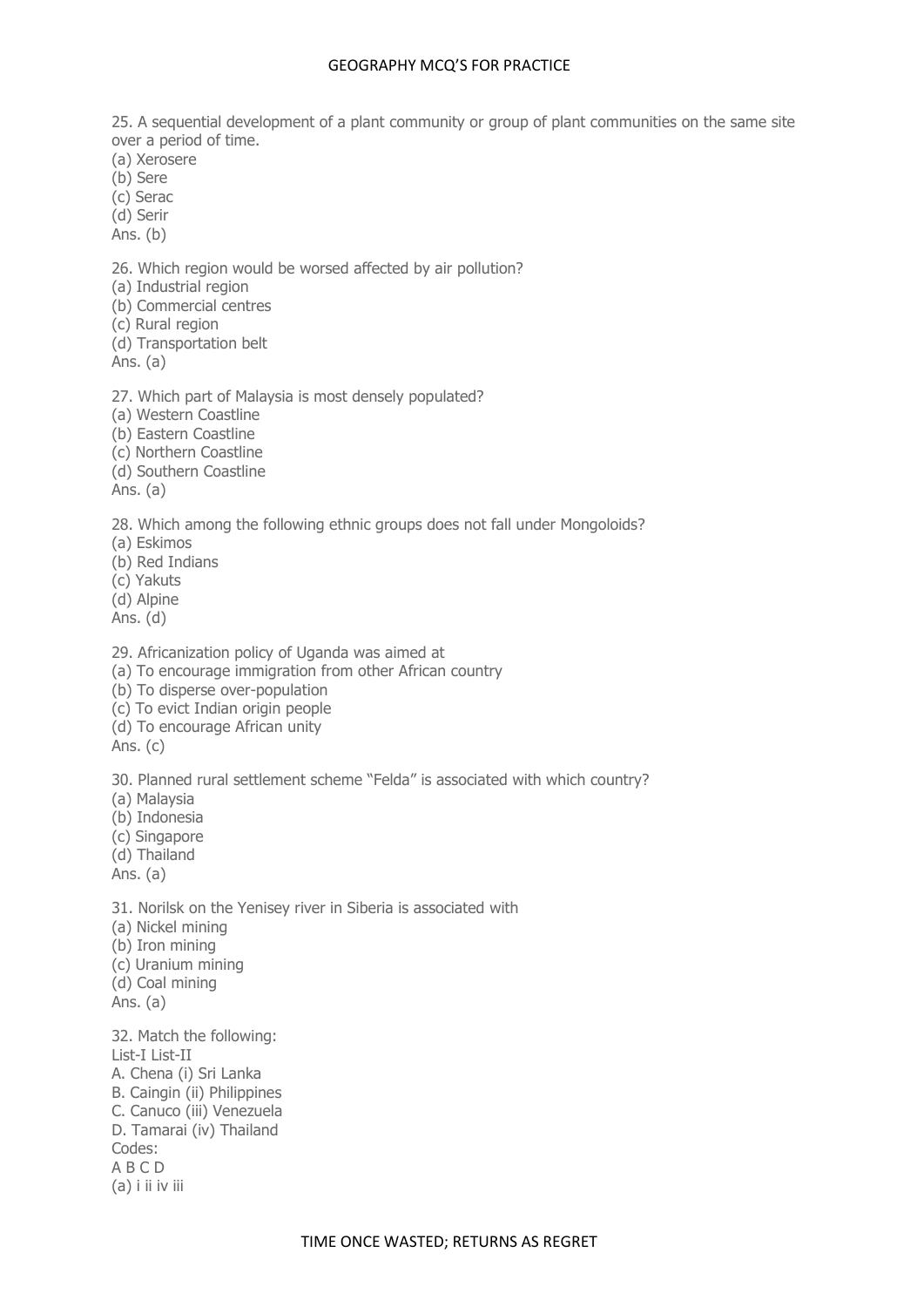(b) ii i iv iii (c) ii i iii iv  $(d)$  i ii iii iv Ans. (d) 33. Which among the following group of trees are mainly grown in the Southern part of USA? (a) Douglus Fir, Hemlock, Spruce, Cedar (b) Oak, Fir. Cedar, Teak (c) Yellow Pine, Loblolby Pines, Slash (d) Teak, Loblolby Pine, Fir Ans. (c) 34. Match the following: List -I List-II A. USA (i) Petroleum Oil B. China (ii) Solid Fuel C. Netherlands (iii) Natural Gas D. France (iv) Nuclear Power Codes: A B C D (a) i ii iii iv (b) iii ii i iv (c) iii iv i ii (d) i iv iii ii Ans. (a) 35. World's maximum Uranium reserve is located in: (a) Canada (b) Niger (c) Nigeria (d) Zaire Ans. (d) 36. Amsterdam is famous for: (a) Fishing (b) Cutlery (c) Diamond Cutting (d) Chemicals Ans. (c) 37. Soo Canal links lakes: (a) Superior-Huran (b) Erie-Ontario (c) Huran-Erie (d) Superior-Michigan Ans. (a) 38. Main export of Venezuela is: (a) Tin (b) Oil (c) Gold (d) Coffee Ans. (b) 39. Ratio of total pop4ilation to total food grain land is (a) Agricultural density

- (b) Economic density
- (c) Nutrition density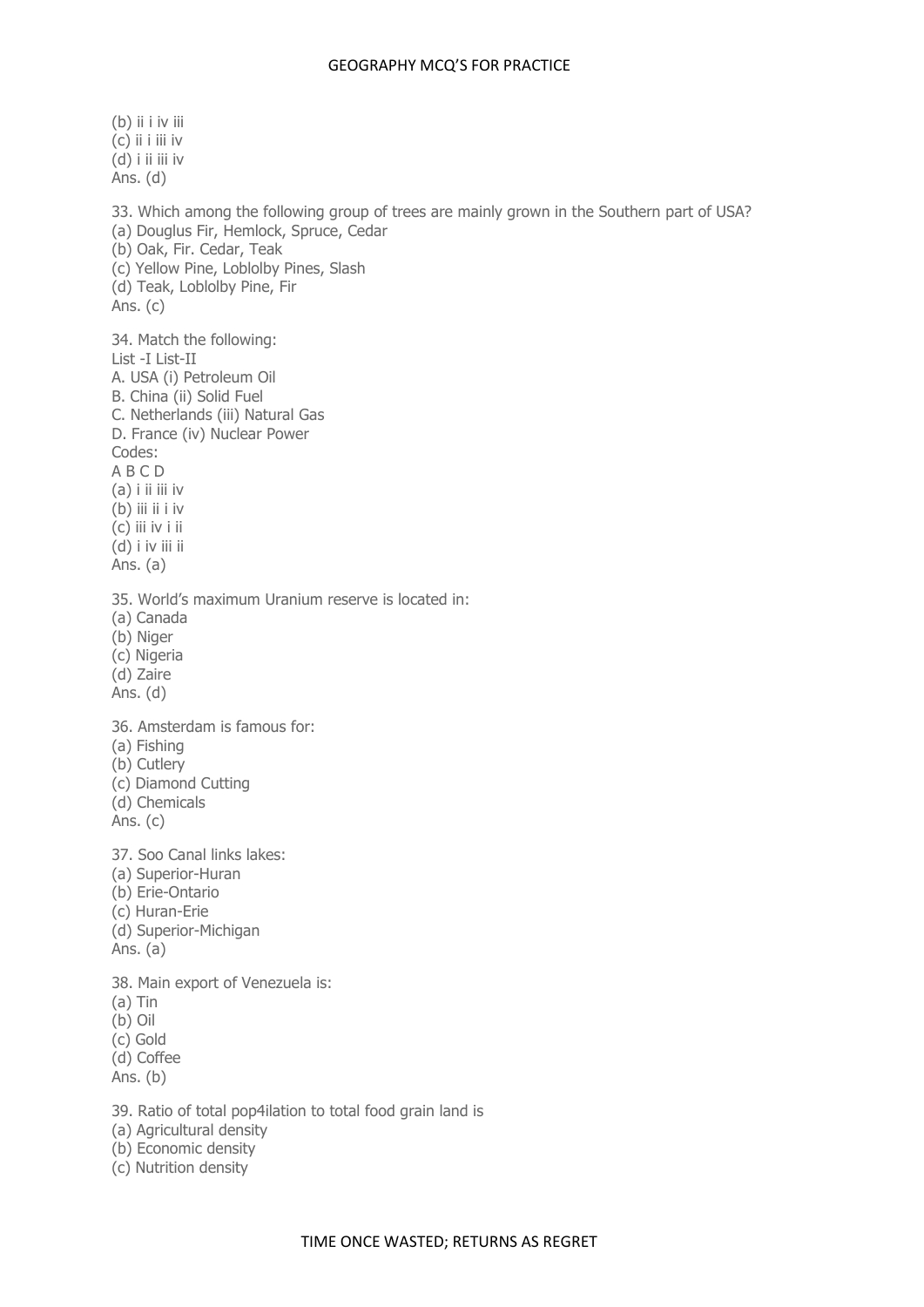(d) Physiological density Ans. (c) 40. Which country has noticed the highest crude death rate? (a) Afghanistan (b) Angola (c) Yaman (d) Nigeria Ans. (a) 41. Anchor tenant is associated with: (a) Planned shopping (b) Unplanned shopping (c) Planned trading (d) Unplanned trading Ans. (a) 42. Initial concentration of cotton industry in USA was: (a) New England region (b) S.E.USA (c) Appalachian region (d) Great lake region Ans. (a) 43. According to Rostow the stage associated to manufacturing industry is (a) Pre take-off (b) Take-off (c) Drive towards maturity (d) Mass-consumption Ans. (b) 44. Environment Handbook (1968) was edited by: (a) Wale (b) Cocoyok (c) Bosman (d) Brundtland Ans. (a) 45. Vaal River is a tributary of: (a) Orange River (b) Limpopo River (c) Okovango River (d) Zambezi River Ans. (a) 46. Coolgardie and Kalgoorlie are famous as: (a) Resort towns (b) Mining towns (c) Industrial towns (d) Institutional towns Ans. (b) 47. Major industrial famous towns in Ruhr region are: (a) Berlin, Frankfurt, Stutgard (b) Essan, Berlin, Colbgue (c) Essan, Cologue, Dusselberg (d) Lipzig, Halle, Dessau Ans. (c)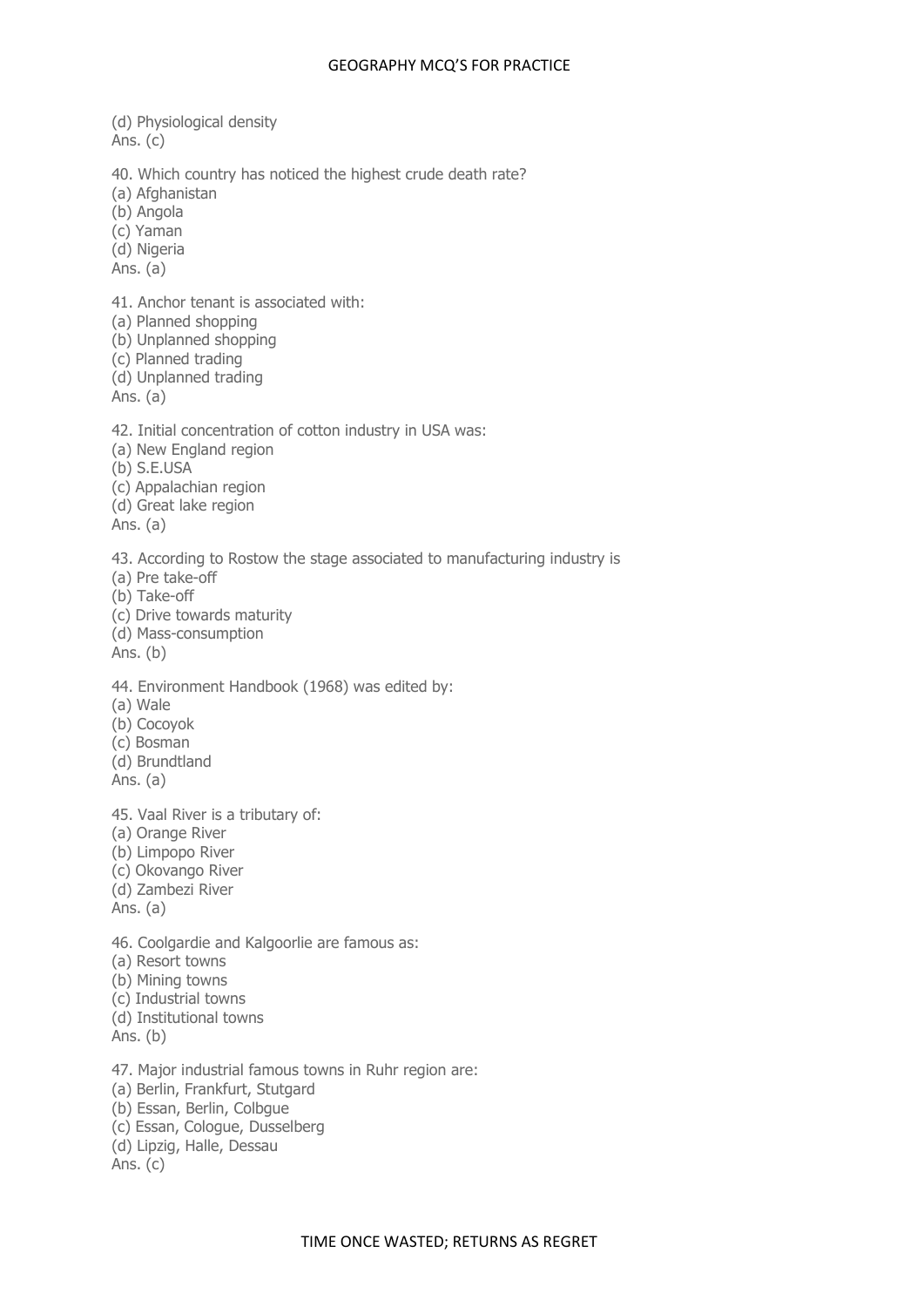48. Arrange these cities in the order of their position from South to North. (i) Kwangchow (ii) Shanghai (iii) Nanking (iv) Beijing (a) i, ii, iii, iv (b) *i*, *iii*, *ii*, *iv* (c) iv, ii, iii, i (d) iv, iii ii, i Ans. (c) 49. About 30 per cent of Japan's Industries are concentrated in (a) Kwanto Region (b) Kinki Region (c) Kita-Kyusu Region (d) Nagoya Region Ans. (a) 50. Select from given choices the appropriate for industrial centres of the Ural region. (i) Magnigorsk (ii) Cheliyabinsks (iii) Ufa (iv) Sverdlovsk (v) Tomsk (a) i, ii, iii and v are correct (b) i, ii, iii and iv are correct (c) i, ii and iii are correct (d) All are correct Ans. (b) ......................................................----------------------------------------------- ,,,,,,,,,,,,,,,,,,,,,,,,,,,,,,,,,,,,, 1. The three stages of the river are also known as (a) Torrent stage (b) Valley stage (c) Plain stage (d) all of these Ans. (d) 2. The Indus Gorge in Kashmir is (a) 180 m deep (b) 5280 m deep (c) 5380 m deep (d) 5480 m deep Ans. (a) 3. Most of the world deserts are found in latitudinal belts of (a) 15° to 30° N and S of the equator (b) 15° to 30° N of the equator (c) 15° to 30° S of the equator (d) 0° to 30° 5 of the equator Ans. (a) 4. The features produced by wave erosion are (a) Cliffs (b) Wave cut platforms

(c) Caves and stacks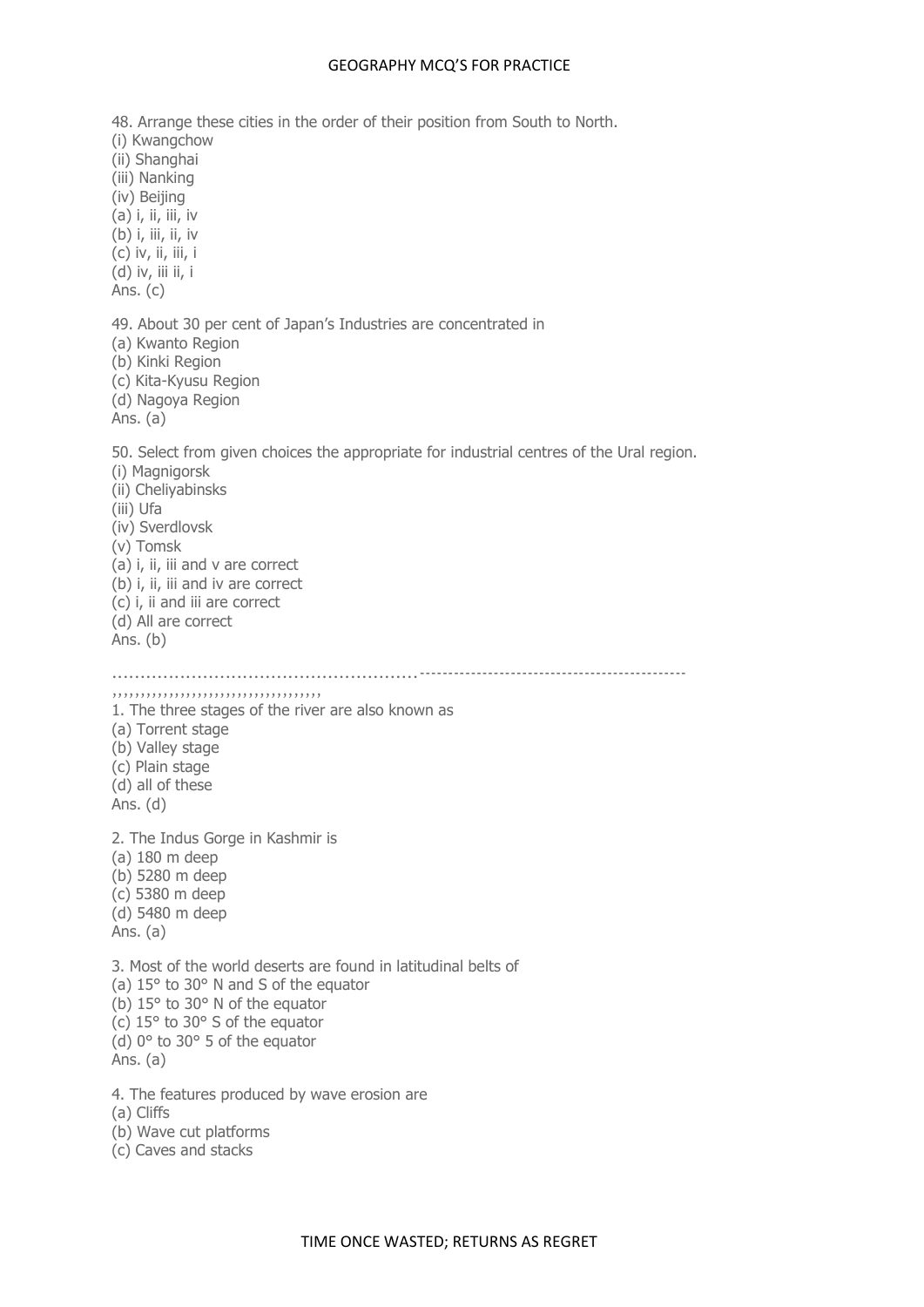(d) all of these Ans. (c) 5. Large scale vertical movements of the earth crust are (a) Epeirogenic or continent building movements (b) Orogenic or mountain building movements (c) Both the above (d) None of the above Ans. (a) 6. In the western part of Deccan Plateau the thickness of lava sheets exceeds (a) 100 m (b) 1000 m (c) 200 m (d) 2000 m Ans. (b) 7. Hot springs and geysers are common in (a) Iceland (b) North Island of New Zealand (c) Yellow Stone National Park of USA (d) A1l of the above places Ans. (d) 8. Excavation of shallow depressions by wind erosion is called (a) Barchans (b) Blowouts (c) Notches (d) Mushroom rocks Ans. (b) 9. Which of the following is not correct? (a) High lands are subject to erosion (b) Low lands are subject to deposition (c) Both the above are incorrect (d) Both the above are correct Ans. (d) 10. Caves, arches and stacks are formed by erosional features of (a) Waves (b) Wind (c) Glaciers (d) Running water Ans. (a) 11. Oxidation, carbonation, hydrolysis and solution are reactions of (a) Chemical weathering (b) Biological weathering (c) Physical weathering (d) None of the above Ans. (a) 12. The Scandinavian coasts have many sea beaches which lie from \_\_\_\_\_ above present day sea beaches. (a) 8 metres to 30 metres (b) 9 metres to 30 metres

- (c) 10 metres to 30 metres
- (d) None of the above

Ans. (a)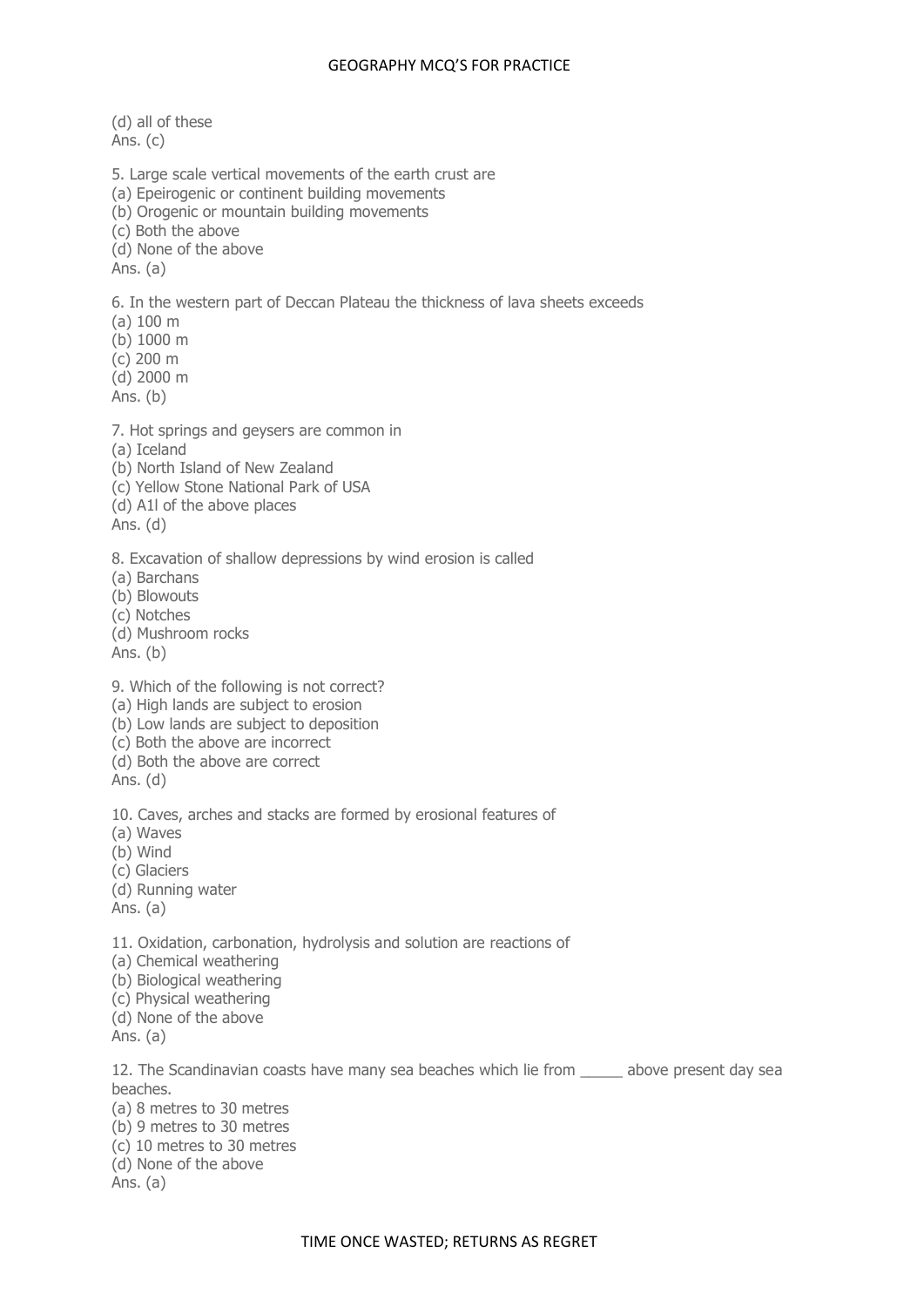13. The types of mass movements are (a) Falls (b) Topples (c) Slides (d) all of these Ans. (d) 14. Some mountains and their plateaus contain minerals e.g., Nevada has copper and gold Where as Bolivia has (a) Zinc (b) Mica (c) Tin (d) Gold Ans. (c) 15. The level of Dead Sea is below sea level and its floor is 819 m below sea level. (a) 439 m (b) 493 m (c) 393 m (d) 339 m Ans. (c) 16. Atmosphere is the result of very gradual change starting about (a) 2 million years ago (b) 2 billion years ago (c) 5 million years ago (d) 5 billion years ago Ans. (d) 17. The science of classification of organisms is called (a) organism (b) Taxonomy (c) Organomy (d) Organics Ans. (b) 18. Barysphere is the interior of the earth's crust containing (a) Iron and nickel (b) Silica and magnesia (c) Silica and alumina (d) None of these Ans. (a) 19. What is the term used when the temperature decreases with increase in height at the ratio of 1°C for every 165 meters of ascent? (a) Lapse rate (b) Convection (c) Conduction (d) None of these Ans. (a) 20. Surplus heat zone lies between (a) 37°N and 66°N (b) 23°S and 23°N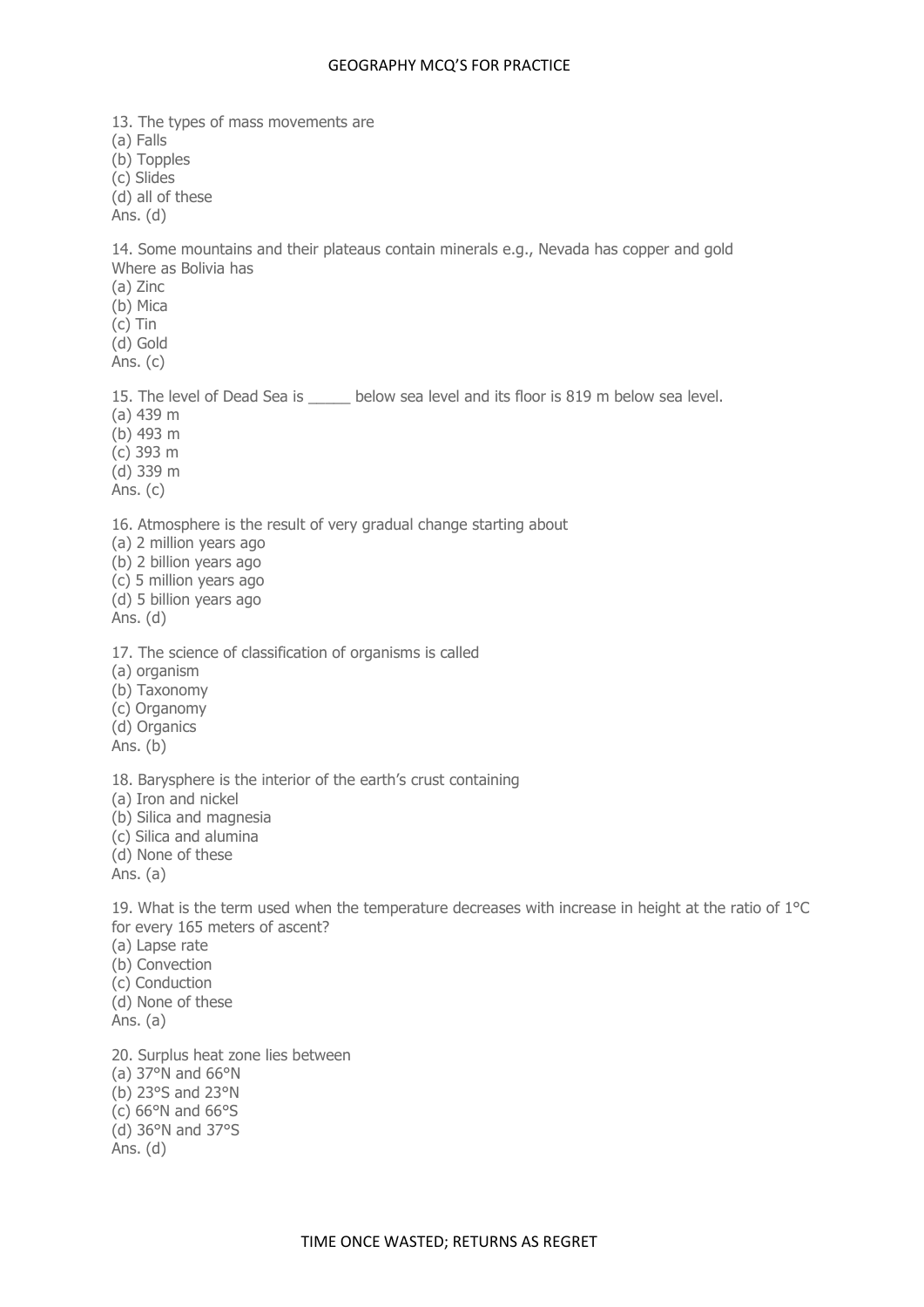................................................---------------------------------- ..............................................................

1. Match the List-I with List-II and select the correct answer using the codes given below:

| <b>List-I (Agent of erosion)</b> |                |                |                | List-II (Topographical features) |             |  |  |
|----------------------------------|----------------|----------------|----------------|----------------------------------|-------------|--|--|
| 1.'Cirdues                       |                |                |                | (A) River                        |             |  |  |
| 2. Stala cites                   |                |                |                |                                  | (B) Glacier |  |  |
| 3. Barrier bars                  |                |                |                |                                  | (C) Wind    |  |  |
| 4. Ox-bow lakes                  |                |                |                | (D) Underground water            |             |  |  |
| 5. Barkhans                      |                |                |                | (e) Waves                        |             |  |  |
| <b>Codes:</b>                    |                |                |                |                                  |             |  |  |
| (A)                              | (B)            | (C)            | (D)            | (e)                              |             |  |  |
| (A)                              | $1\,$          | $\overline{4}$ | 3              | $\overline{2}$                   | 5           |  |  |
| (B)                              | $\overline{4}$ | 5              | $\mathbf{1}$   | $\overline{2}$                   | 3           |  |  |
| (C)                              | $\overline{4}$ | 3              | $\overline{2}$ | $\mathbf 1$                      | 5           |  |  |
| (D)                              | $\overline{4}$ | $\mathbf{1}$   | 5              | $\overline{2}$                   | 3           |  |  |
| Ans: $(D)$                       |                |                |                |                                  |             |  |  |

2. Two Volcanic islands in Indian territory are—

(A) Kavaratti and Newmoor

(B) Great Andaman and Little Nicobar

(C) Pambam and Barren

(D) Narcondam and Barren

Ans: (D)

3. What is the relative position of moon, earth and the sun during a lunar eclipse?

- (A) The sun and moon are in conjunction
- (B) The sun and moon are in opposition
- (C) The three make an equilateral triangle
- (D) None of these

Ans: (B)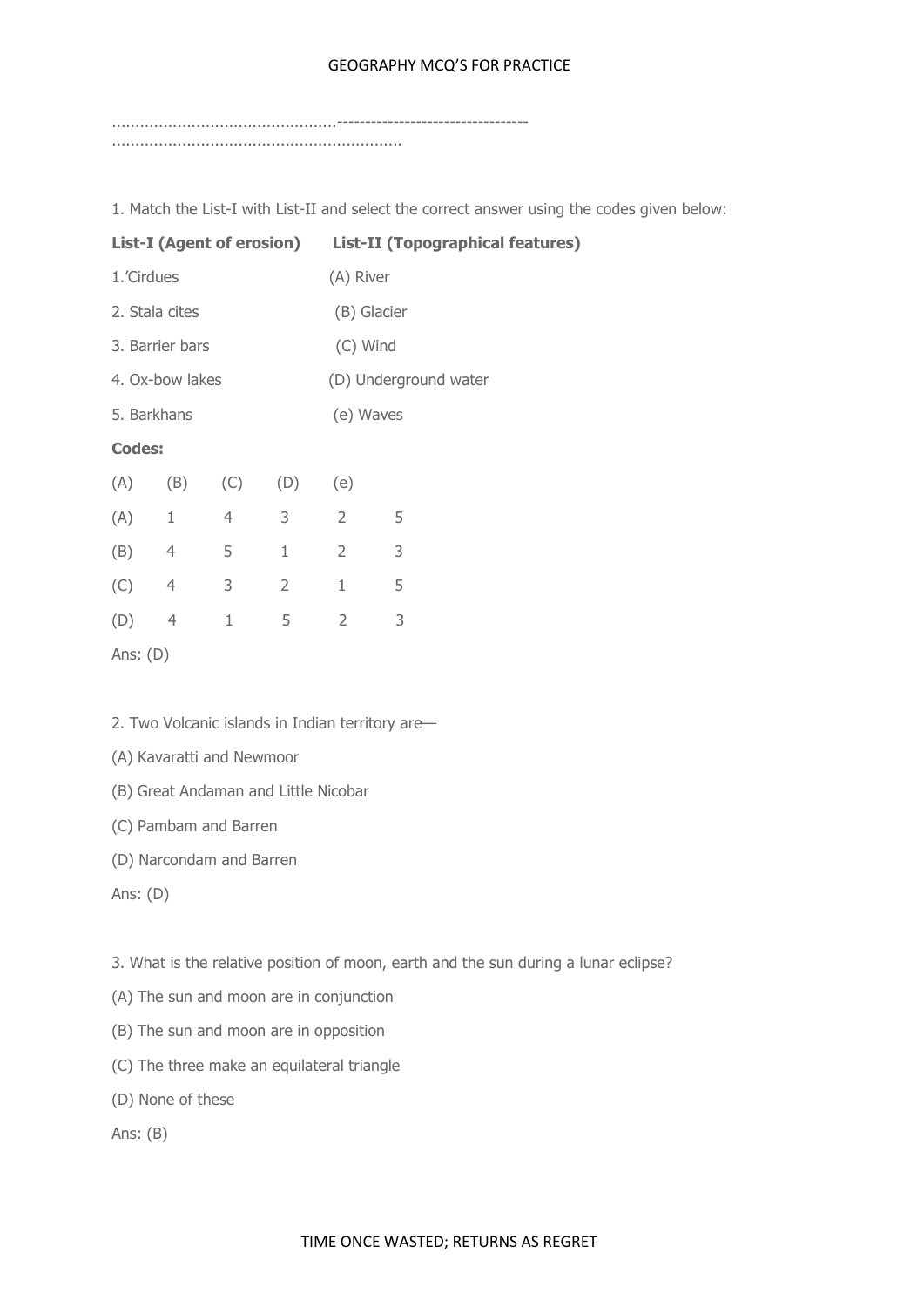- 4. The Neveli thermal power plant is led by
- (A) Gondwana Coal
- (B) Teritary Coal
- (C) Quartemary
- (D) Cambrian Coal
- Ans: (A)

5. When it is moon along 82°30'E longitude along what degree of longitude it will be 6.30 am?

- (A) Along 165°E
- (B) Along 67°30°W
- (C) Along O°E or W
- (D) Along 82'30°W

Ans: (C)

- 6. Where are iron-ore mines located?
- (A) Jaduguda, Singhbhum, Kundremukh, Tharia
- (B) Singhbhum, Bastar, Mayurbhanj, Keonjhar
- (C) Nevely, Bastar, Tharia, Khetri
- (D) Bhadravati, Barauni, Nevely, Singhbhum
- Ans: (B)
- 7. Where are the important plants of BHEL located?
- (A) Bhopal, Hyderabad, Pinjor
- (B) Haridwar, Tiruchirapalli, Srinnagar
- (C) Delhi, Bombay (Mumbai), Calcutta (Kolkata)
- (D) Bhopal, Hyderabad, Tiruchirapalli

Ans: (D)

- 8. ISRO is in—
- (A) Thumba
- (B) Bangalore (Bangaluru)
- (C) Trivandrum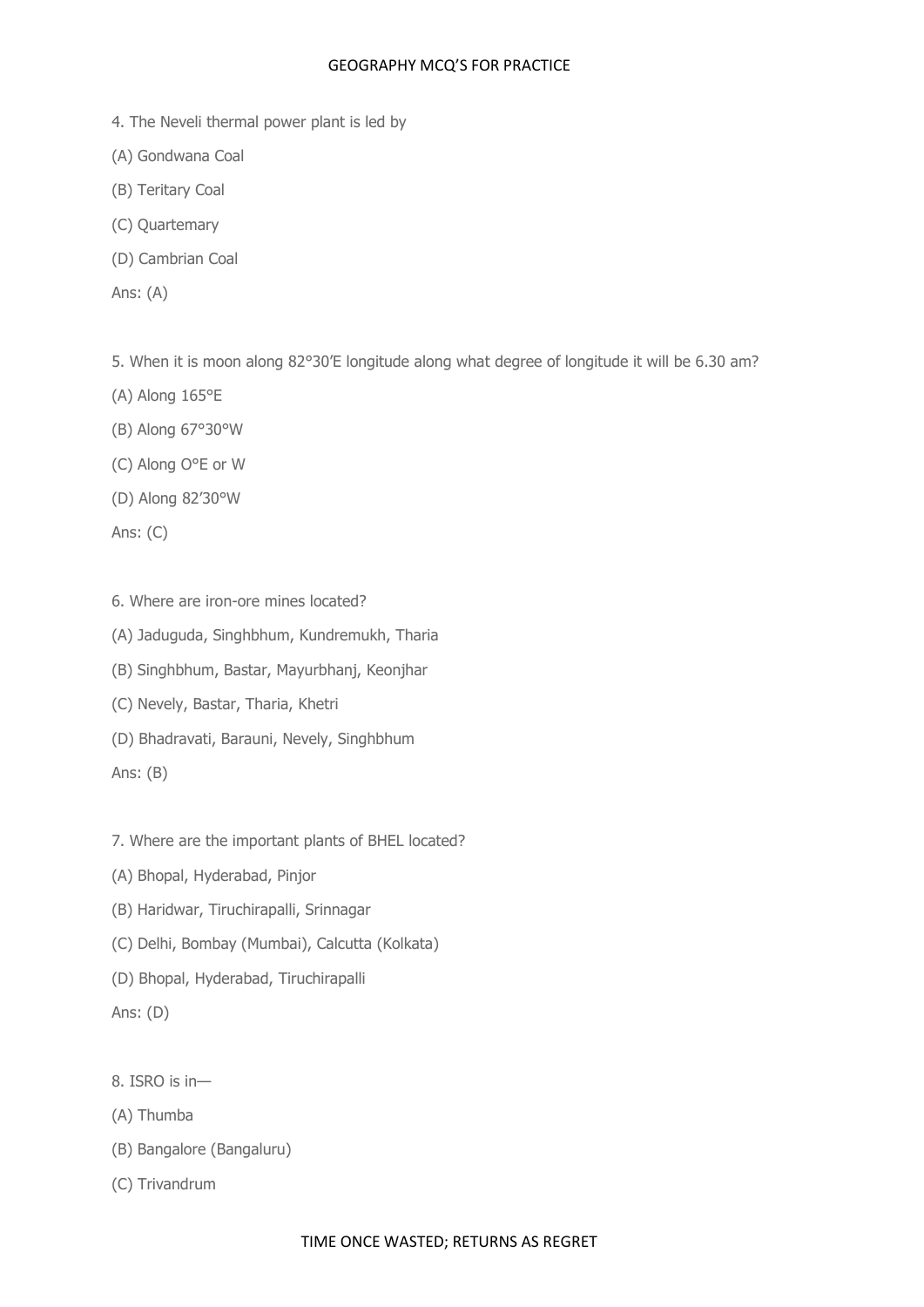(D) Sriharikota

Ans: (B)

9. Which is the group of languages spoken by largest number of people in India?

(A) Indo-Aryan

(B) Dravidian

- (C) Austro-Asiatic
- (D) Sino Tibetan

Ans: (A)

10. Match the List-I with List-II and select the correct answer using the codes given below:

| List-I         |                |                   |                       |                                       |  |
|----------------|----------------|-------------------|-----------------------|---------------------------------------|--|
|                |                |                   |                       |                                       |  |
| 1. Pune        |                | (A) Pearl fishing |                       |                                       |  |
| 2. Tuticorin   |                | (B) Automobiles   |                       |                                       |  |
| 3. Pinjor      |                | (C) Ship building |                       |                                       |  |
| 4. Marmagao    |                |                   | (D) Engineering goods |                                       |  |
| <b>Codes:</b>  |                |                   |                       |                                       |  |
| (B)            | (C)            | (D)               |                       |                                       |  |
| $\overline{2}$ | 1              | $\overline{4}$    | 3                     |                                       |  |
| $\overline{2}$ | 1              | 3                 | 4                     |                                       |  |
| 1              | $\overline{2}$ | 4                 | 3                     |                                       |  |
| 1              | 2              | 3                 | 4                     |                                       |  |
|                |                | (Industries)      |                       | <b>List-IL</b><br>(Industries Centre) |  |

Ans: (A)

11. Which of the pedogenic regimes is associated with hot dry, climates?

- (A) Podzolisation
- (B) Gleisation
- (C) Laterisation
- (D) Calcification

Ans: (D)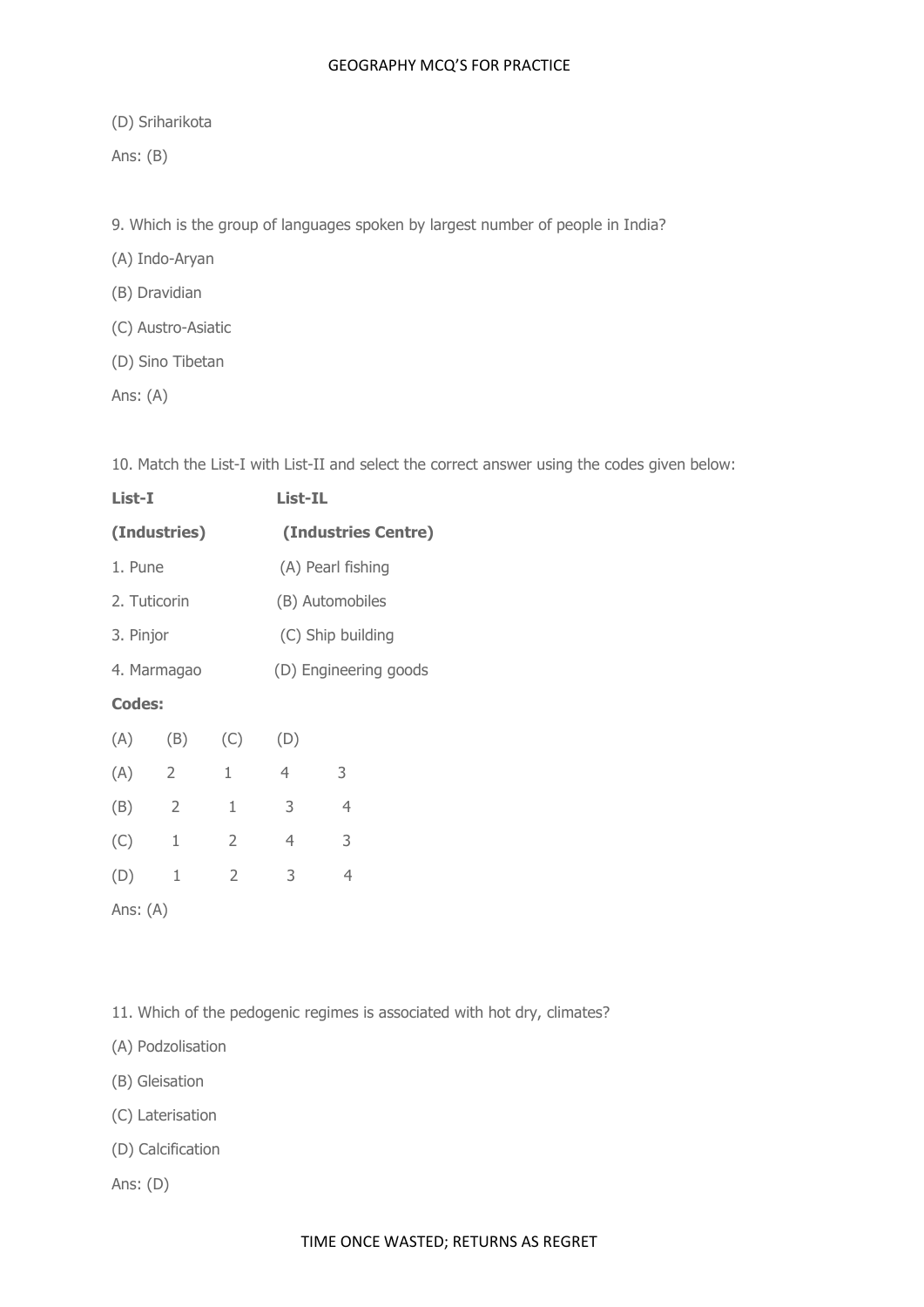- 12. To which group do most of the Indians belong?
- (A) Caucasoid
- (C) Australoid
- (B) Negroid
- (D) Mongoloid
- Ans: (A)
- 13. Isochrones are lines joining place with equal—
- (A) Longitude
- (B) Rainfall
- (C) Frost
- (D) Traveling time from a point
- Ans: (D)
- 14. The boundary between Germany and Poland is called the
- (A) Hindenberg Line
- (B) Maginot Line
- (C) Durand Line
- (D) 17th Parallel
- Ans: (A)
- 15. For what is Philadelphia well known?
- (A) Ship-building
- (B) Dairy industry
- (C) Locomotives
- (D) Silk textile
- Ans: (C)
- 16. Which are the twin cities?
- (A) Delhi and Faridabad
- (B) Bombay (Mumbai) and Pune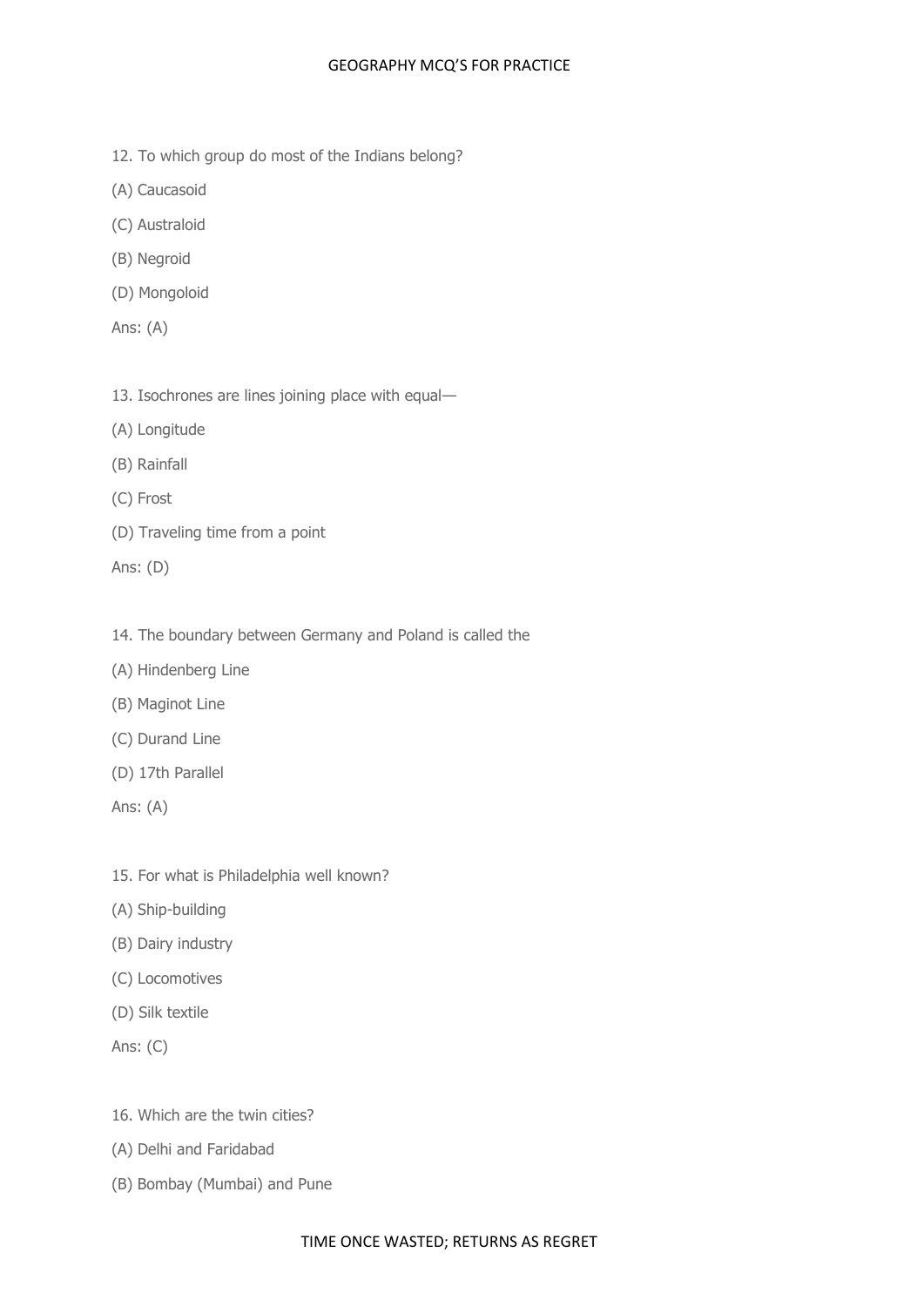- (C) Hyderabad and Secunderabad
- (D) Bangalore (Bengaluru) and Mysore

Ans: (C)

- 17. Alluvial Soil is fertile mainly because—
- (A) It is rich in humus
- (B) It is rich in lime
- (C) It contains minerals in fine particles which can be absorbed easily by plants
- (D) It can be used for both rabi and kharif cropping

Ans: (C)

- 18. Where is home of the Asiatic Lion?
- (A) Gir National Park
- (B) Dudhwa National Park
- (C) Kanha National Park
- (D). Corbett National Park
- Ans: (A)
- 19. What is jhoom?
- (A) A type of cultivation
- (B) A type of swinging basket
- (C) A river valley in a dry region
- (D) A tribal dance of MP
- Ans: (A)
- 20. Where is the largest amount of manganese produced?
- (A) Madhya Pradesh
- (B) Orissa
- (C) Bihar
- (D) Assam (Asom)
- Ans: (B)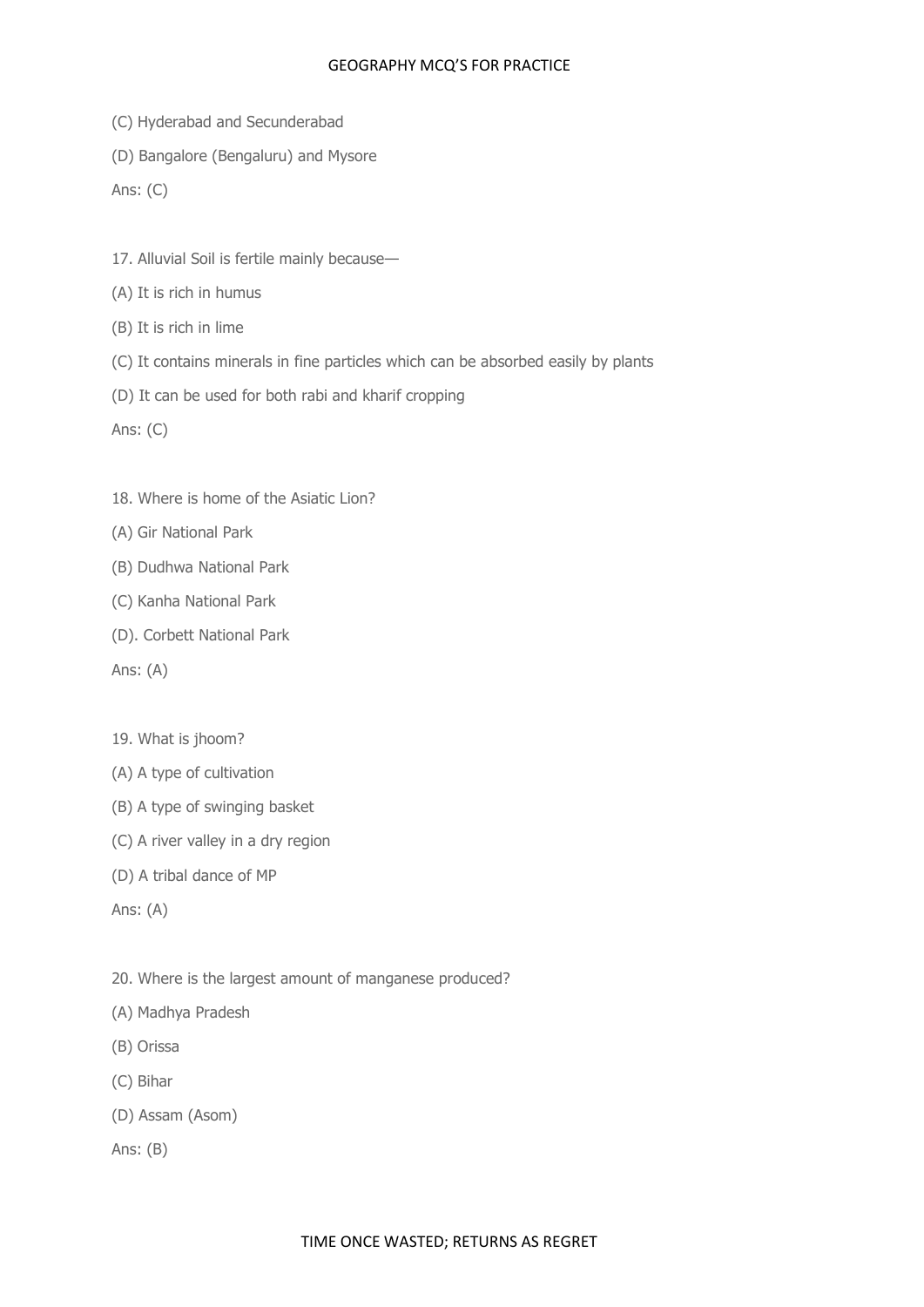- 21 The largest amount of saffron comes from
- (A) Uttar Pradesh
- (B) Tamil Nadu
- (C) Kerala
- (D) Jammu and Kashmir
- Ans: (D)
- 22. Which of the following is wrong?
- (A) The sun never shines vertically beyond the tropics
- (B) All the poles there is light for half the year
- (C) The sun shines vertically over the tropic of Cancer at the time of the winter solstice
- (D) When the sun shines vertically over the equator, it is called an equinox

Ans: (C)

- 23. Blizzards are characteristic of region—
- (A) Equatorial
- (B) Tropical
- (C) Antarctic
- (D) Temperate
- Ans: (B)

24. Which of the following is called the 'Gateway to the Pacific'?

- (A) Suez Canal
- (B) Panama Canal
- (C) Bering Sea
- (D) Gulf of Alaska
- Ans: (B)

25. What is true about the Second Green Revolution?

I. It aims at increasing production of wheat and rice in the area which have already benefited from green revolution.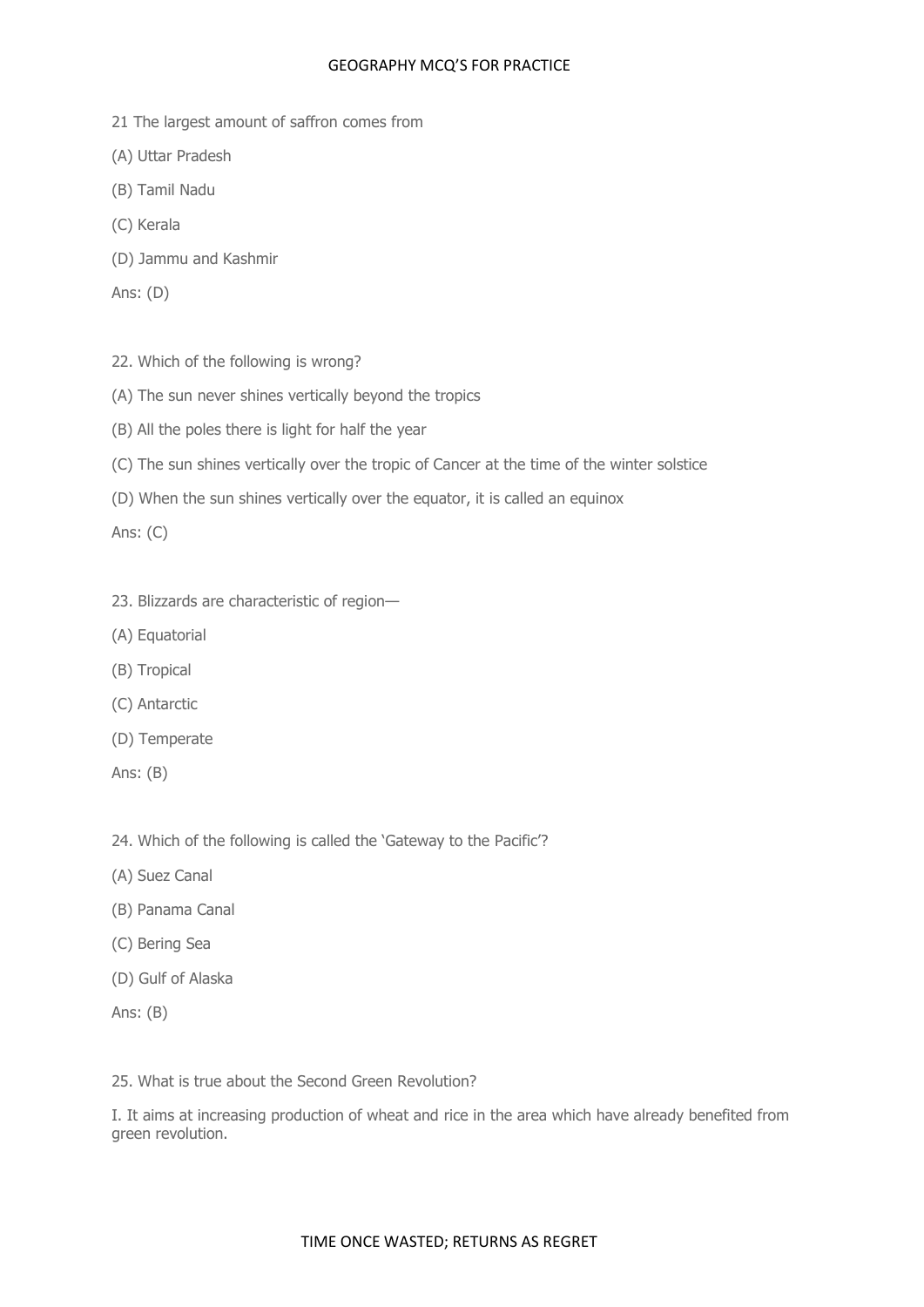II. It aims at extending the technology of high yielding seeds and chemical fertilisers to those areas which did not benefit-from the green revolution.

III. It aims at increasing the yield of crops other than those which were used for the green revolution in the beginning.

(A) I and II

(B) I and III

(C) III only

(D) II and III

Ans: (D)

..............................................................------------------------------------------

1. The three leading petroleum producing countries in correct descending order are:

(A) Saudi Arabia, U.S.(A) and Russia

(B) U.S.(A), Saudi Arabia and Iran

...................................

(C) Saudi Arabia, U.S.(A) and Iran

(D) U.S.(A), Saudi Arabia and Mexico

Ans: (A)

2. When a river course follows the real and basic slope it is called:

(A) Consequent stream

(B) Subsequent stream

(C) Resequent stream

(D) Obsequent stream

Ans: (A)

3. With biotic succession in a lake environment the population and diversity of plants and animals:

(A) Increases

(B) Decreases

(C) Neither (A) no1 (B)

(D) First decreases and then increases

Ans: (A)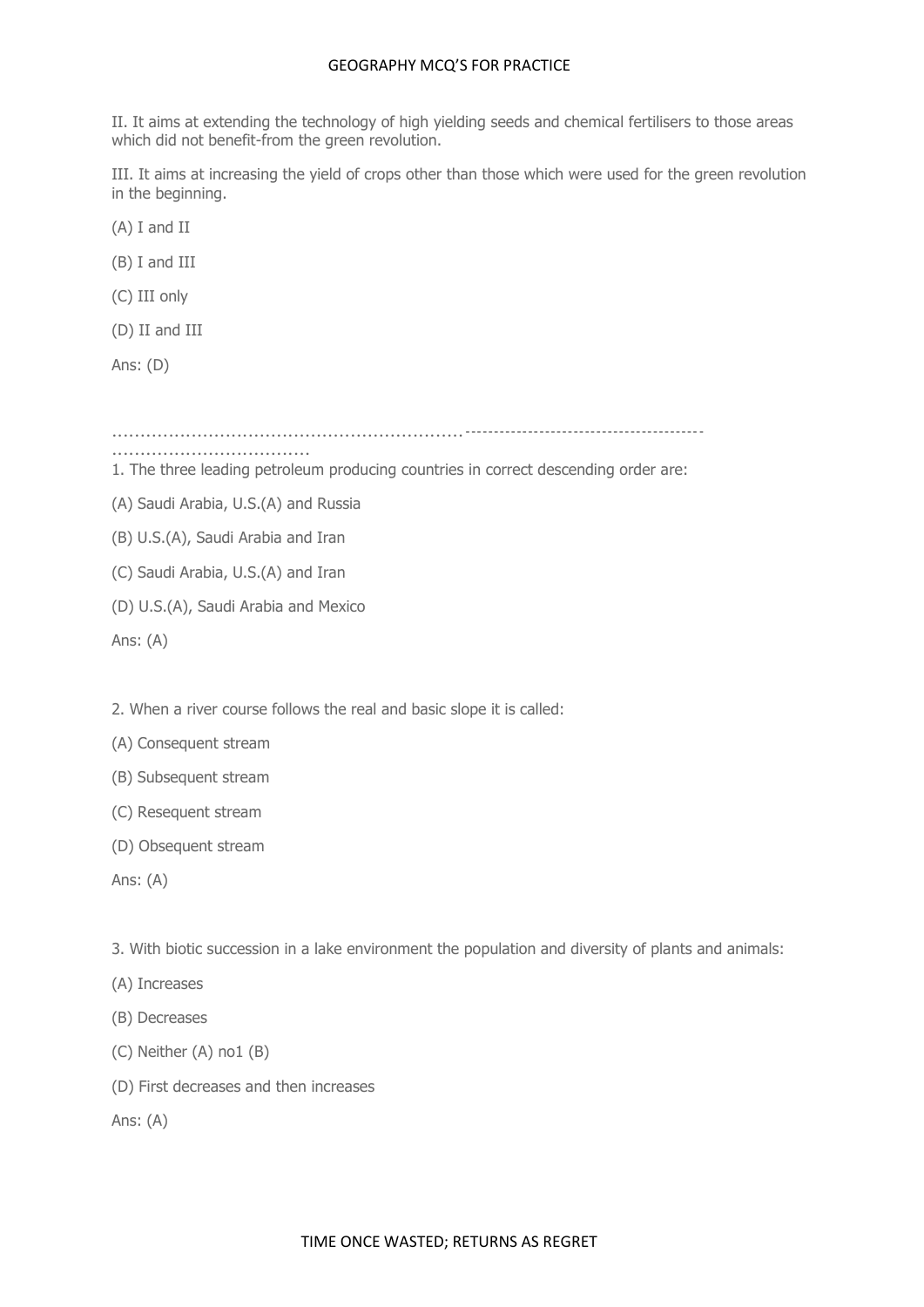- 4. Which one of the following pairs is correctly matched?
- (A) Gulf of Campeche Honduras
- (B) Gulf of Draien Panama
- (C) Gulf of Sidra Egypt
- (D) Gulf of Lions Germany

Ans: (B)

5. The paper Exceptionalism in Geography which marked a turning point in Geographical thought was written by:

- (A) Z.K. Zipf
- (C) W. Shaefer
- (B) (C) (D) Harris
- (D) W. Wistaller
- Ans: (C)

6, The river which marks the international boundary between India and Nepal is:

- (A) The Gandak
- (B) Tista
- (C) Kosi
- (D) Kali
- Ans: (D)

7. Which one of the following is most suitable diagram for representing the age-sex structure of the population?

- (A) Dot method
- (B) Triangular graph
- (C) Pie diagram
- (D) Pyramid diagram

Ans: (D)

8. The 'Blue Revolution' has been most successful in:

(A) Andhra Pradesh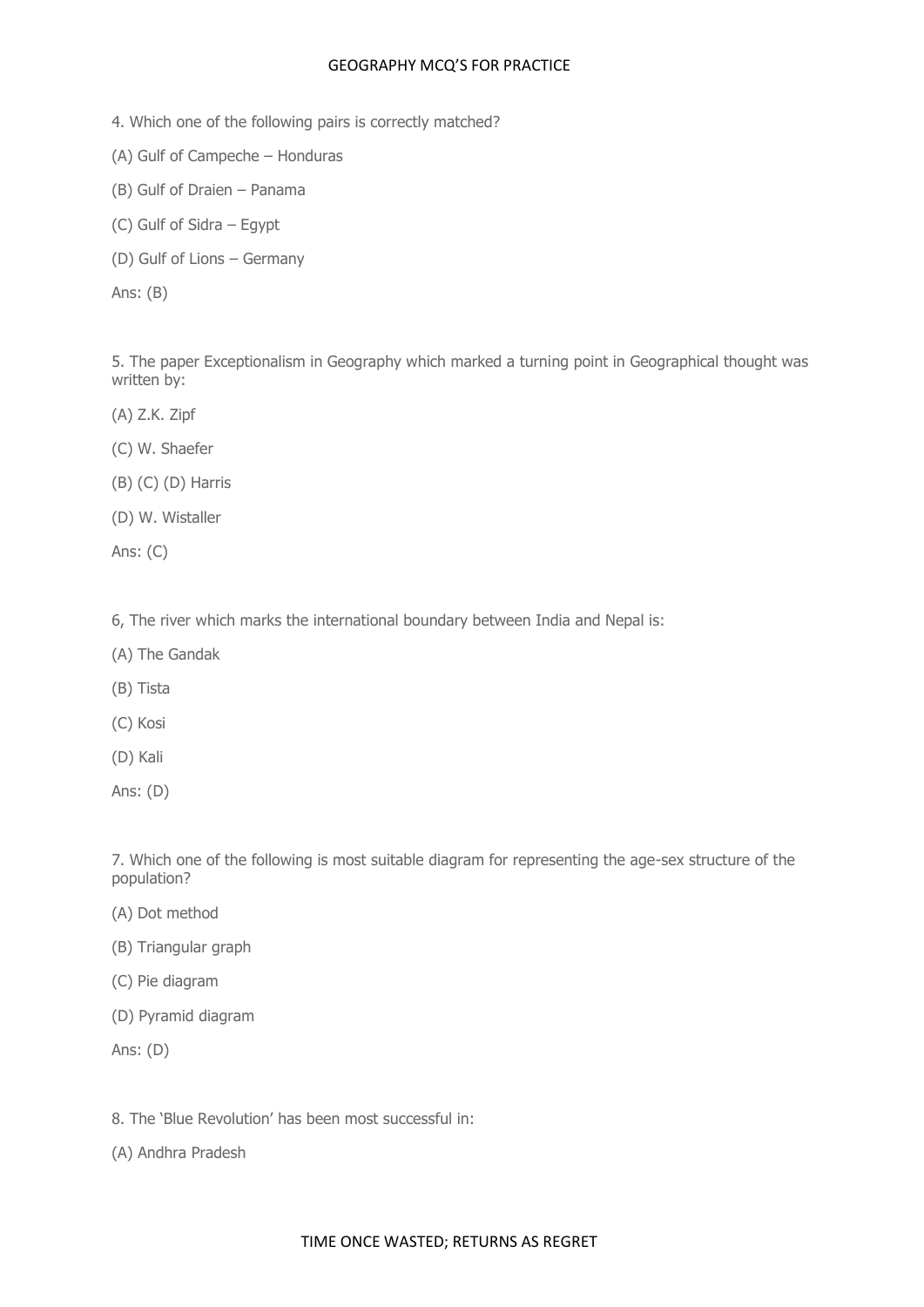(B) Bihar

(C) West Bengal.

(D) Kerala

Ans: (D)

9. In terms of population (2001) the correct descending order of the following countries is:

(A) Brazil, Indonesia, Pakistan and U.S. A

(B) Indonesia, Brazil, Pakistan and U.S.A

(C) U.S.A, Indonesia, Brazil .and Pakistan

(D) U.S.A, Brazil, Indonesia and Pakistan

Ans: (C)

10. Match List-I with List-II and select the correct answer from the codes given below:

| List-I                           |                     |           |      | List-II      |  |  |  |
|----------------------------------|---------------------|-----------|------|--------------|--|--|--|
|                                  | (Industrial Region) | (Country) |      |              |  |  |  |
| (A) Alabama                      |                     |           |      | (I) Germany  |  |  |  |
| (B) Ruhr                         |                     |           |      | (ii) U.S.(A) |  |  |  |
| (C) Canton<br>(iii) South Africa |                     |           |      |              |  |  |  |
| (D) South Transvaal              |                     |           |      | (iv) China   |  |  |  |
|                                  | Codes:              |           |      |              |  |  |  |
| a                                | b                   | C         | d    |              |  |  |  |
| (A)                              | (i)                 | (iii)     | (iv) | (ii)         |  |  |  |
| $(B)$ :                          | (ii)                | (i)       | (iv) | (iii)        |  |  |  |
| (C)                              | (iii)               | (ii)      | (i)  | (iv)         |  |  |  |
| (D)                              | (iv)                | (iii)     | (ii) | (i)          |  |  |  |
| Ans: $(B)$                       |                     |           |      |              |  |  |  |

11. Which of the following is the typical characteristic of the Negroid race?

(A) Black skin colour

(B) Narrow rose

(C) Slanting eye

(D) Prognathous jaw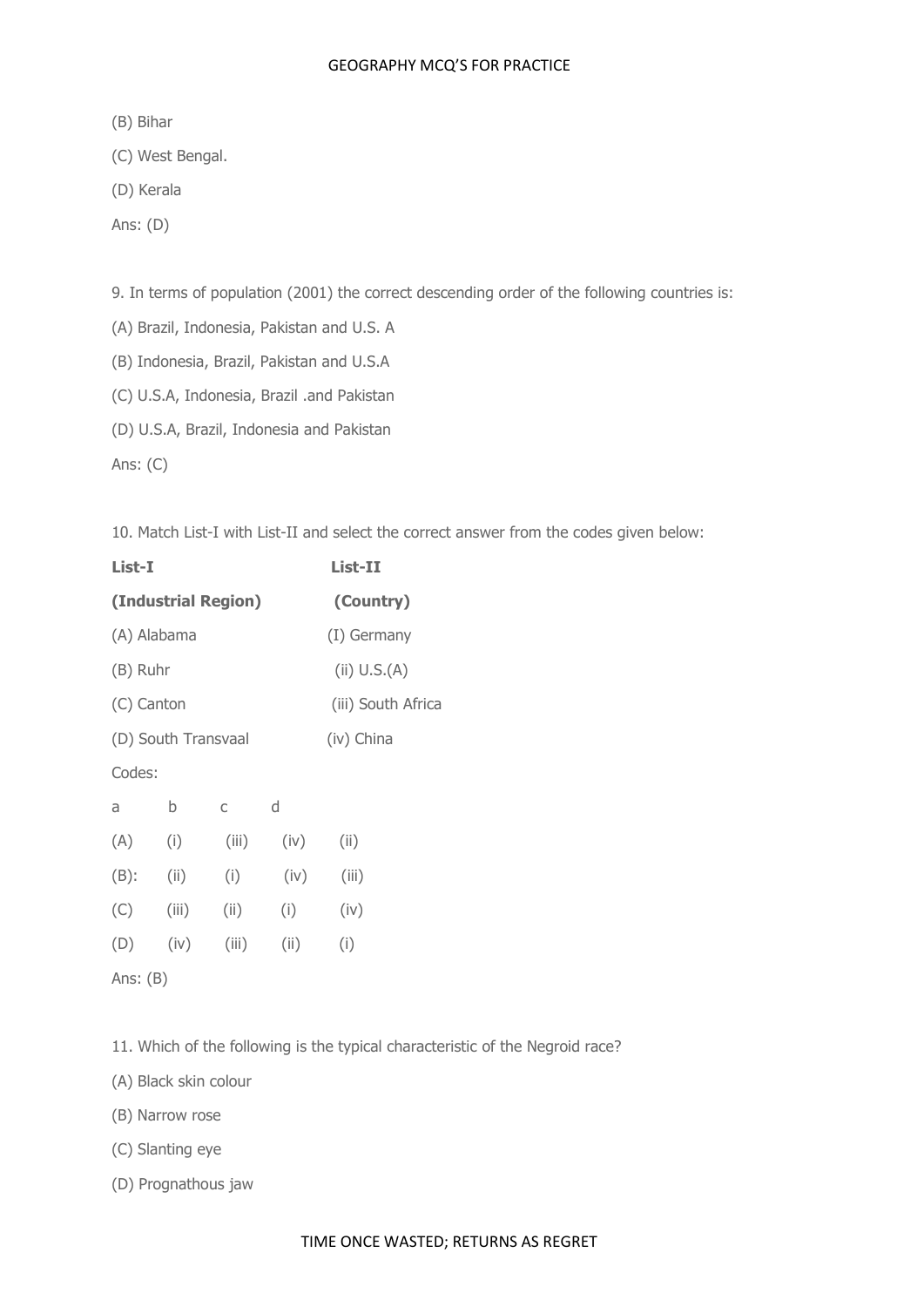## Ans: (A)

- 12. The ideal location of a thermal power station will be:
- (A) Close to water bodies
- (B) Near heavy industrial area
- (C) Near coal-pit head
- (D) Near power-deficit area
- Ans: (C)
- 13. Which one of the following is not correctly matched?
- (A) Natural Bridge Karst topography
- (B) Yardang Arid topography
- (C) Cliff Costal topography
- (D) Tafoni Landform Volcanic topography

Ans: (D)

- 14. Bass Strait in Australia is famous for:
- (A) Coal
- (B) Lead
- (C) Uranium
- (D) Petroleum
- Ans: (D)
- 15. Which one of the following statements about pollution dome is correct?
- (A) Pollution dome is formed over the cities
- (B) Pollution dome is formed on the mountains
- (C) Pollution dome is formed on the Antarctica
- (D) Pollution dome is formed over the ocean

Ans: (A)

16. Which one of the following pairs is correctly matched?

(A) Oman – Ashgabat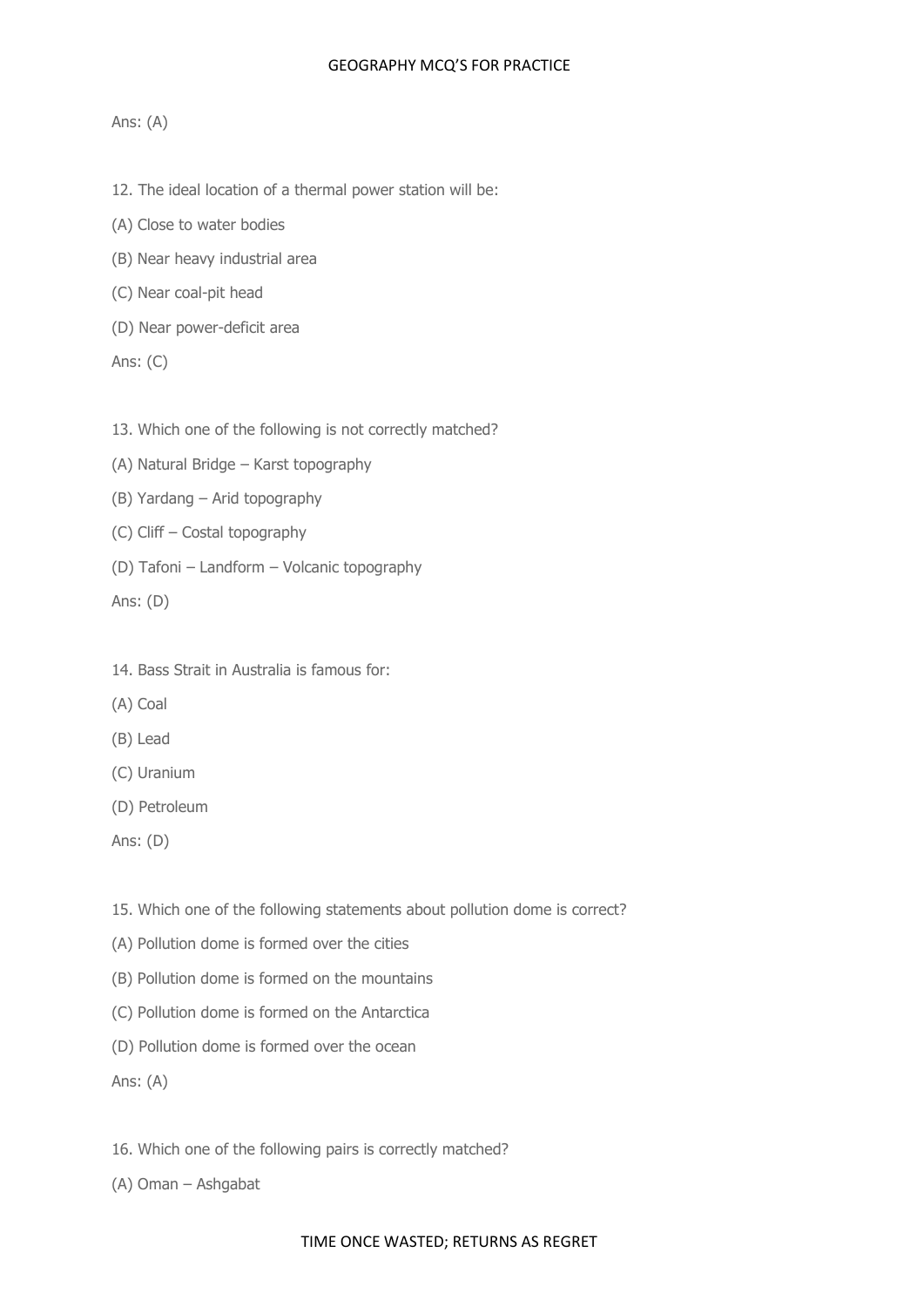- (B) Qatar Doha
- (C) Yemen Muscat
- (D) Vietnam Vientiane
- Ans: (B)

17. Out of following the Yeast variability of rainfall in India is observed in:

- (A) Gujarat
- (B) Telangana
- (C) Assam
- (D) Tamil Nadu

Ans: (C)

18. In an earthquake maximum surface damage is caused by:

- (A) L Waves
- (B) P Waves
- (C) S Waves
- (D) T Waves
- Ans: (A)

19. In which of the following continents both birth rate and death rate are the least?

- (A) Europe
- (B) Australia
- (C) North America
- (D) South America
- Ans: (A)

20. According to 2001 census, the maximum number of Urban population is in Maharashtra State. Which of the following states are the next in order?

- (A) Delhi and Punjab
- (B) Haryana and Gujarat
- (C) Uttar Pradesh and Tamil Nadu
- (D) West Bengal and Delhi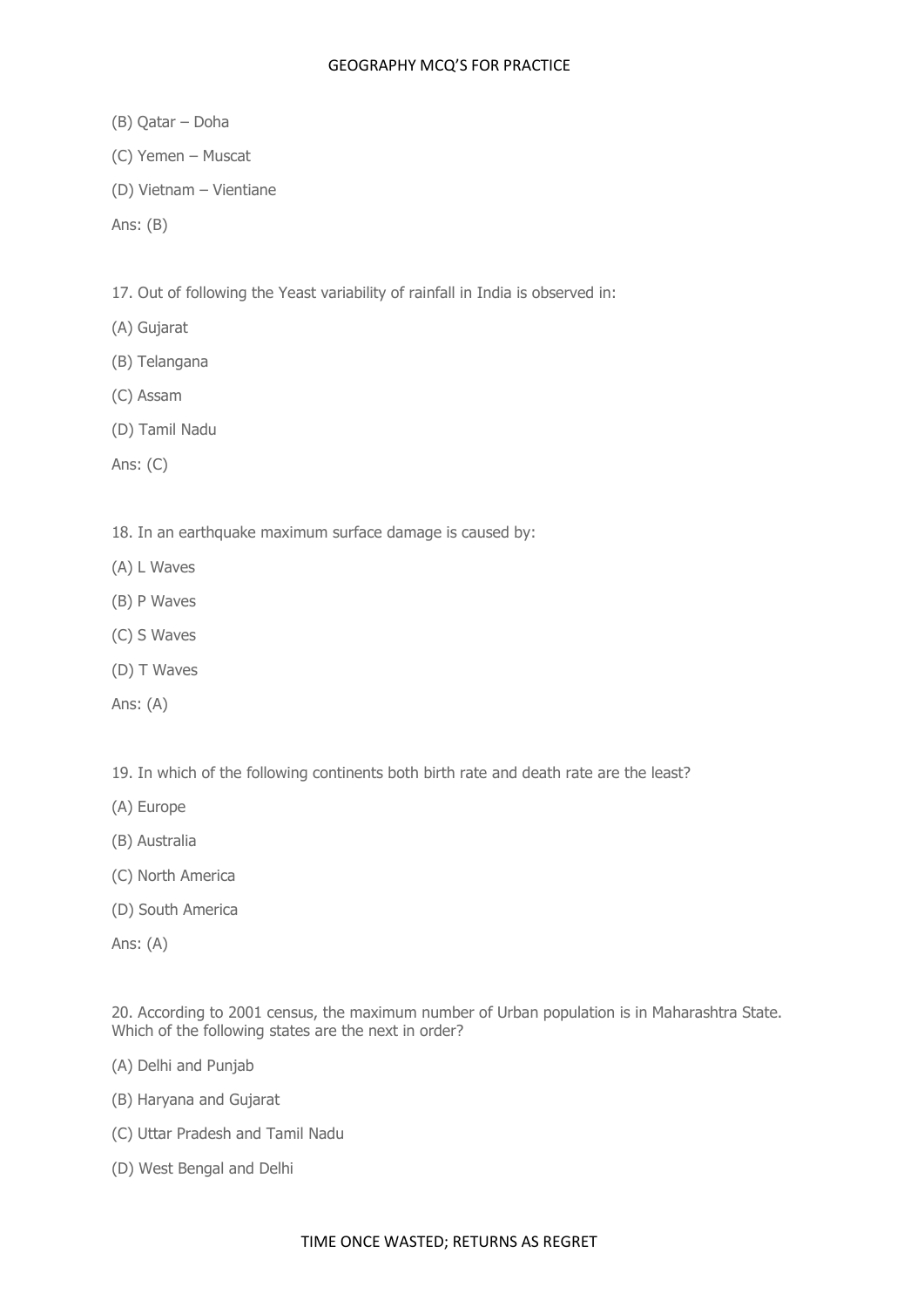# Ans: (C)

- 21. Brazil does not form common boundary with:
- (A) Colombia
- (B) Argentina
- (C) Bolivia
- (D) Ecuador
- Ans: (D)

22. Which one of the following is an a biotic element of ecosystem?

- (A) Rock salt
- (B) Lichen
- (C) Termite
- (D) Algae
- Ans: (A)

23. Match List-I with List-Il and select the correct answer from the codes given below:

| List-I                                         |               |       |       | List-II           |  |  |  |
|------------------------------------------------|---------------|-------|-------|-------------------|--|--|--|
| (Concept)                                      |               |       |       | (Proposer)        |  |  |  |
|                                                | (A) Peneplain |       |       | (i) Lothian green |  |  |  |
| (B) Uniformitarianism                          |               |       |       | (ii) Davis        |  |  |  |
| (C) Tetrahedral Hypothesis                     |               |       |       | (iii) Holmes      |  |  |  |
| (D) Convectional Current Theory<br>(iv) Hutton |               |       |       |                   |  |  |  |
| <b>Codes:</b>                                  |               |       |       |                   |  |  |  |
| a                                              | b             | C     | d     |                   |  |  |  |
| (A)                                            | (ii)          | (iv)  | (i)   | (ii)              |  |  |  |
| (B)                                            | (ii)          | (iii) | (iv)  | (i)               |  |  |  |
| (C)                                            | (i)           | (ii)  | (iii) | (iv)              |  |  |  |
| (D)                                            | (iii)         | (iv)  | (ii)  | (i)               |  |  |  |
| Ans: $(A)$                                     |               |       |       |                   |  |  |  |

24. Which one of the following set of crops is related to the plantation agriculture?

## TIME ONCE WASTED; RETURNS AS REGRET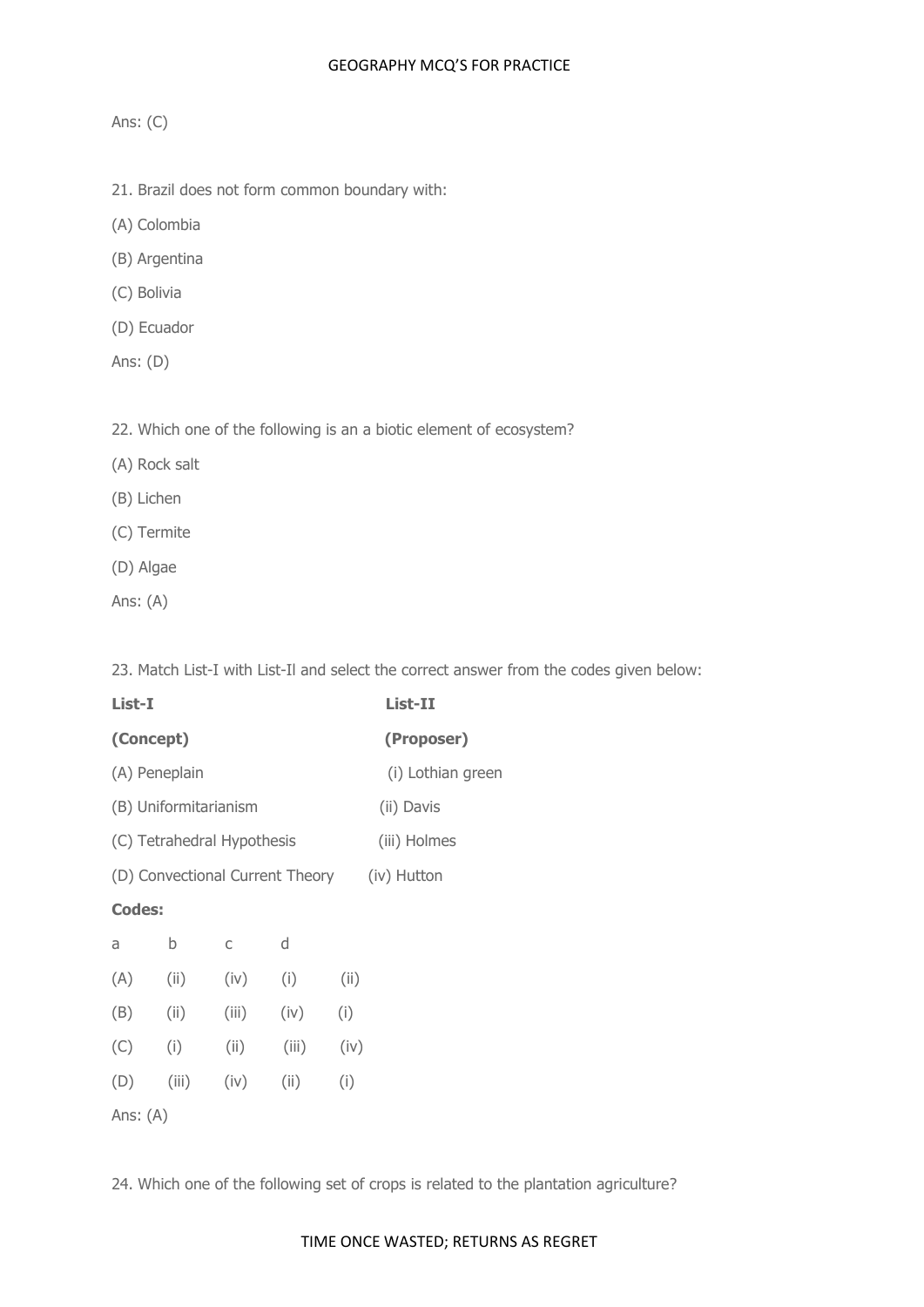- (A) Rice, Wheat and Sugarcane
- (B) Cotton, Jute and Oilseeds
- (C) Maize, Millets and Mustard
- (D) Tea, Coffee and Rubber
- Ans: (D)
- 25. The main soil of Rajmahal Hills is:
- (A) Red
- (B) Black
- (C) Alluvial
- (D) Laterite
- Ans: (B)

26. The Inter-Tropical Convergence Zone during the South West Monsoon Season in India Swifts:

- (A) Westward
- (C) Northward
- (B) Eastward
- (D) Southward
- Ans: (C)
- 27. Madhya Pradesh is the leading producer of cement in India because:
- (A) Hydro electricity is available sufficiently
- (B) It was ample limestone deposits
- (C) Water resource is available through rivers
- (D) Transport system is well developed
- Ans: (B)

28. 'Carta-Marina' is:

- (A) An instrument used by Arab Geographers
- (B) A book written by Al-Masudi
- (C) A map of America prepared by Wald Simuller
- (D) An age succeeding the 'age of discovery'

#### TIME ONCE WASTED; RETURNS AS REGRET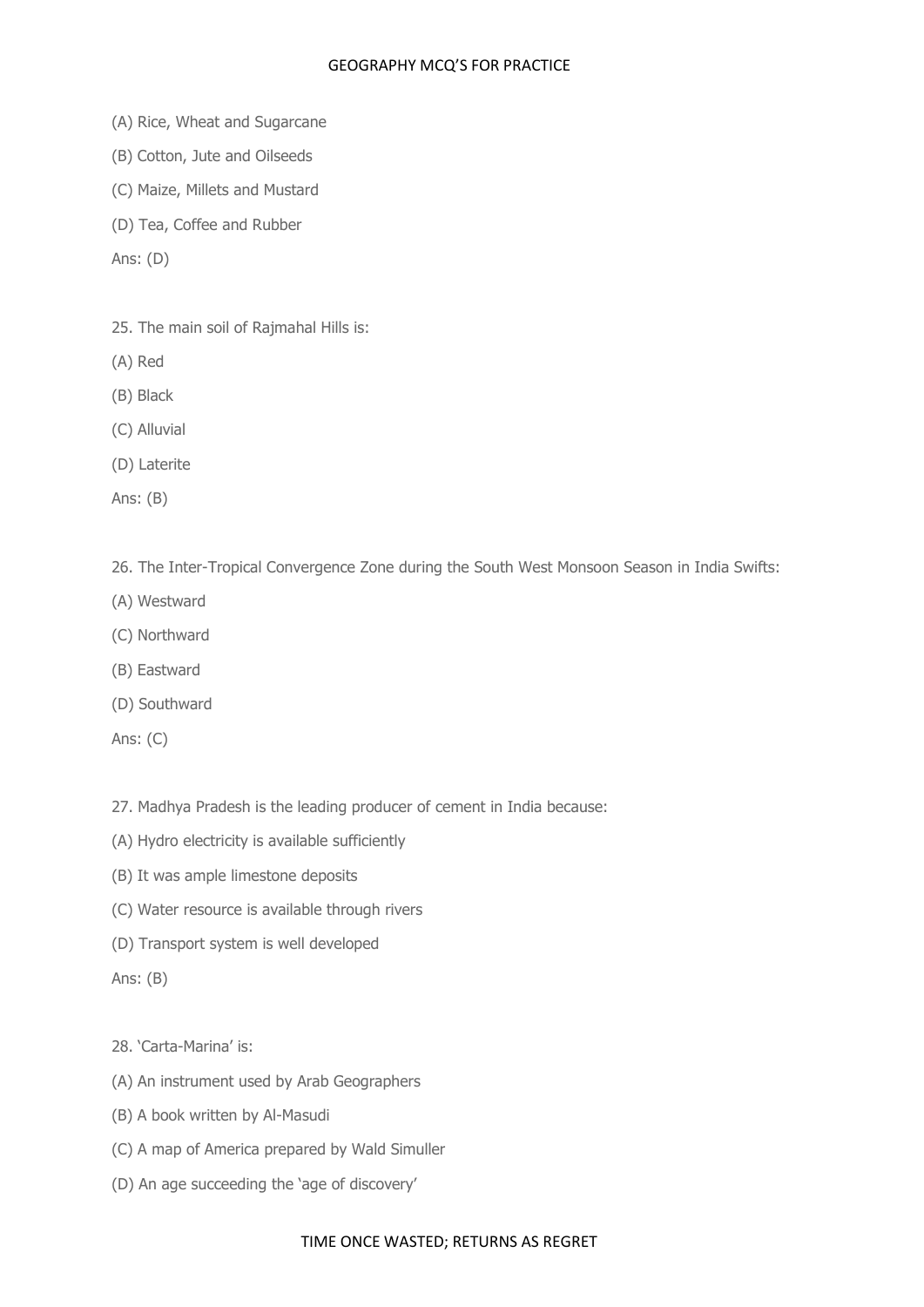Ans: (C)

- 29. 500 Canal Connects:
- (A) Superior Michigan lakes
- (B) Huran Erie lakes
- (C) Erie Ontorio lakes
- (D) Superior Huran lakes
- Ans: (D)
- 30. If 5 millimeter on a map represents 5 k.m. distance on the ground, the R.F. of the map will be:
- (A) 1:1, 00,000
- (B) 1:8, 00,000
- (C) 1:10, 00,000
- (D) 1:20, 00,000
- Ans: (C)

31. "The dominant idea in all geographical progress is that of terrestrial unity." The above statement is attributed to:

- A Jean Brunhes
- (B) Friedrich Ratzel
- (C) Vidal dela Blache
- (D) Richard Hartshorne

Ans: (C)

- 32. La Plata lies near the mouth of:
- (A) Amazon river
- (C) Parana river
- (B) Colorado river
- (D) Orinoco river
- Ans: (C)
- 33. The concept of "Spatial Organisation is propounded by:
- (A) German school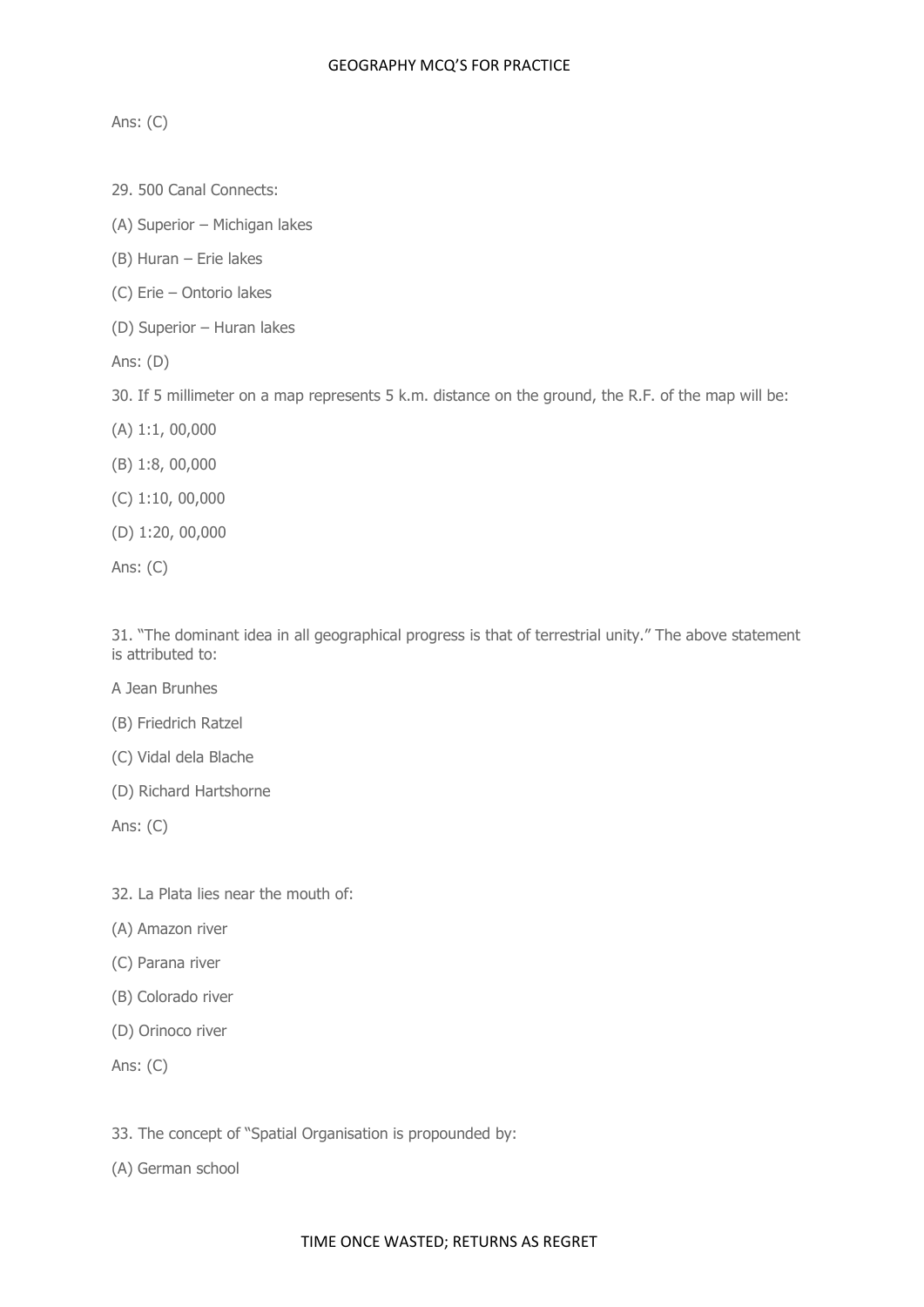(B) French' school

(C) British school

(D) American school

Ans: (D)

34. Match List-I with List-II and select the correct answer from the codes given below:

## **List-I List-II**

| (A) Basalt    |   |   | (i) Gniss        |  |  |
|---------------|---|---|------------------|--|--|
| (B) Granite   |   |   | (ii) Quii't zite |  |  |
| (C) Sandstone |   |   | (iii) Schist     |  |  |
| (D) Shale     |   |   | (iv) Slate       |  |  |
| <b>Codes:</b> |   |   |                  |  |  |
| a             | h | C | d                |  |  |
|               |   |   |                  |  |  |

| (A) | (iii) | (i)   | (iv)  | (iii) |
|-----|-------|-------|-------|-------|
| (B) | (i)   | (iii) | (iii) | (iv)  |
| (C) | (iii) | (i)   | (ii)  | (iv)  |
| (D) | (iv)  | (ii)  | (i)   | (iii) |
|     |       |       |       |       |

Ans: (C)

35. In which one of the following ma projections the scale remains correct along all the parallels of latitude?

- (A) Cylindrical Equal Area projection
- (B) Gall's projection
- (C) Mollweide's projection
- (D) Sinusoidal projection

Ans: (D)

- 36. Which one of the following i different from others?
- (A) Polygraph
- (B) Bandgraph
- (C) Simple Linegraph
- (D) Compound Bargraph

Ans: (D)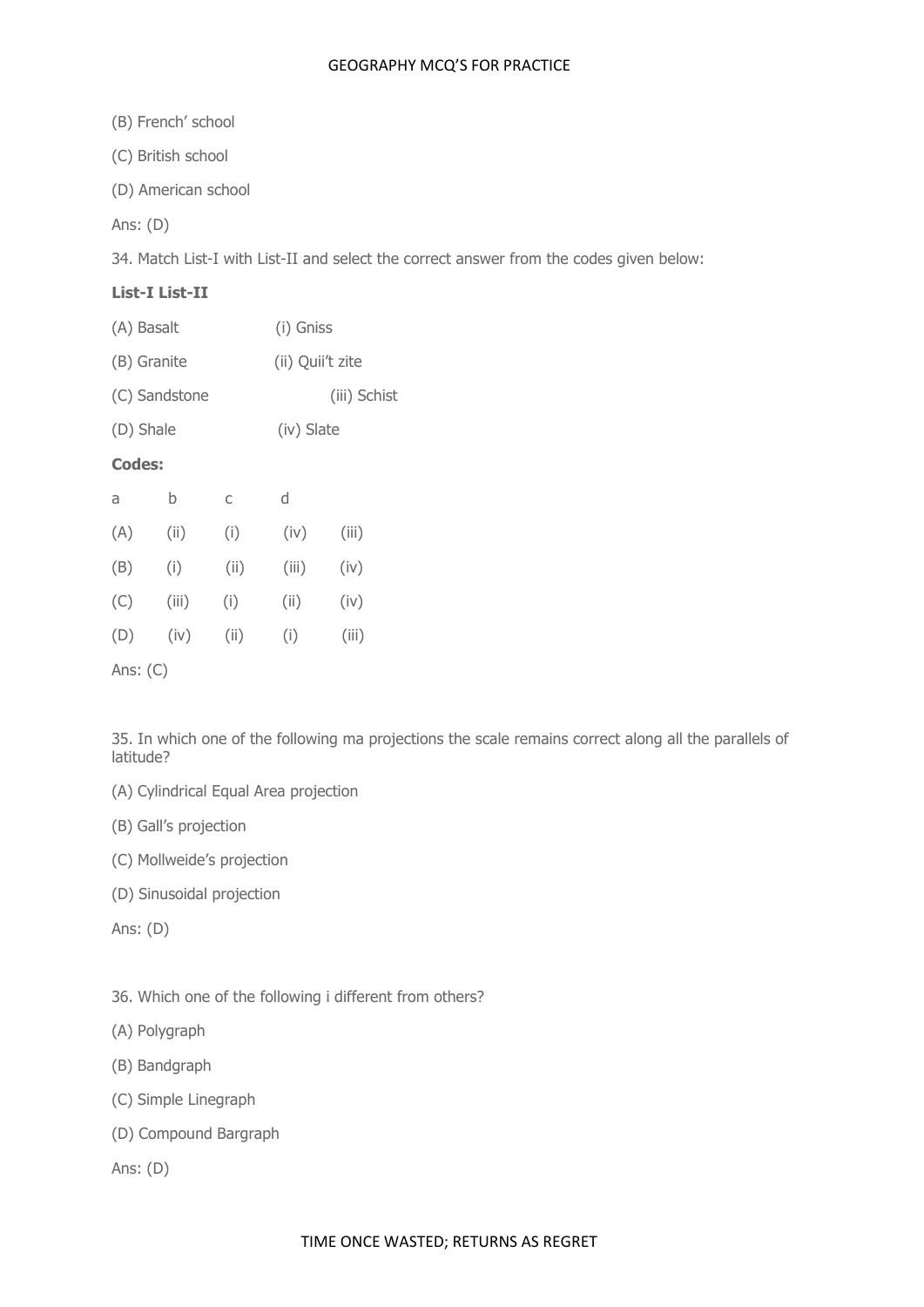- 37. In India mineral oil is derived from the rocks of the:
- (A) Gondwana period
- (B) Cretaceous period
- (C) Permian period
- (D) Tertiary period
- Ans: (D)
- 38. Which one of the following causes acid rain?
- (A) Carbon dioxide
- (B) Chiorofluoro carbon
- (C) Sulphur dioxide
- (D) Hydro carbon
- Ans: (C)

39. Arrange the following scholars in the correct chronological order and select the correct answer from the codes given below:

- (i) Aristotle
- (ii) Eratosthenes
- (iii) Plato
- (iv) Strabo

# **Codes:**

- (A) (iii) (ii) (i) (iv)
- (B) (i) (ii) (iii) (iv)
- (C) (iii) (i) (iv) (ii)
- (D) (iii) (i) (ii) (iv)
- Ans: (D)

40. 'Tombolo' is formed by:

- (A) Flurial action
- (B) Glacial action
- (C) Waves action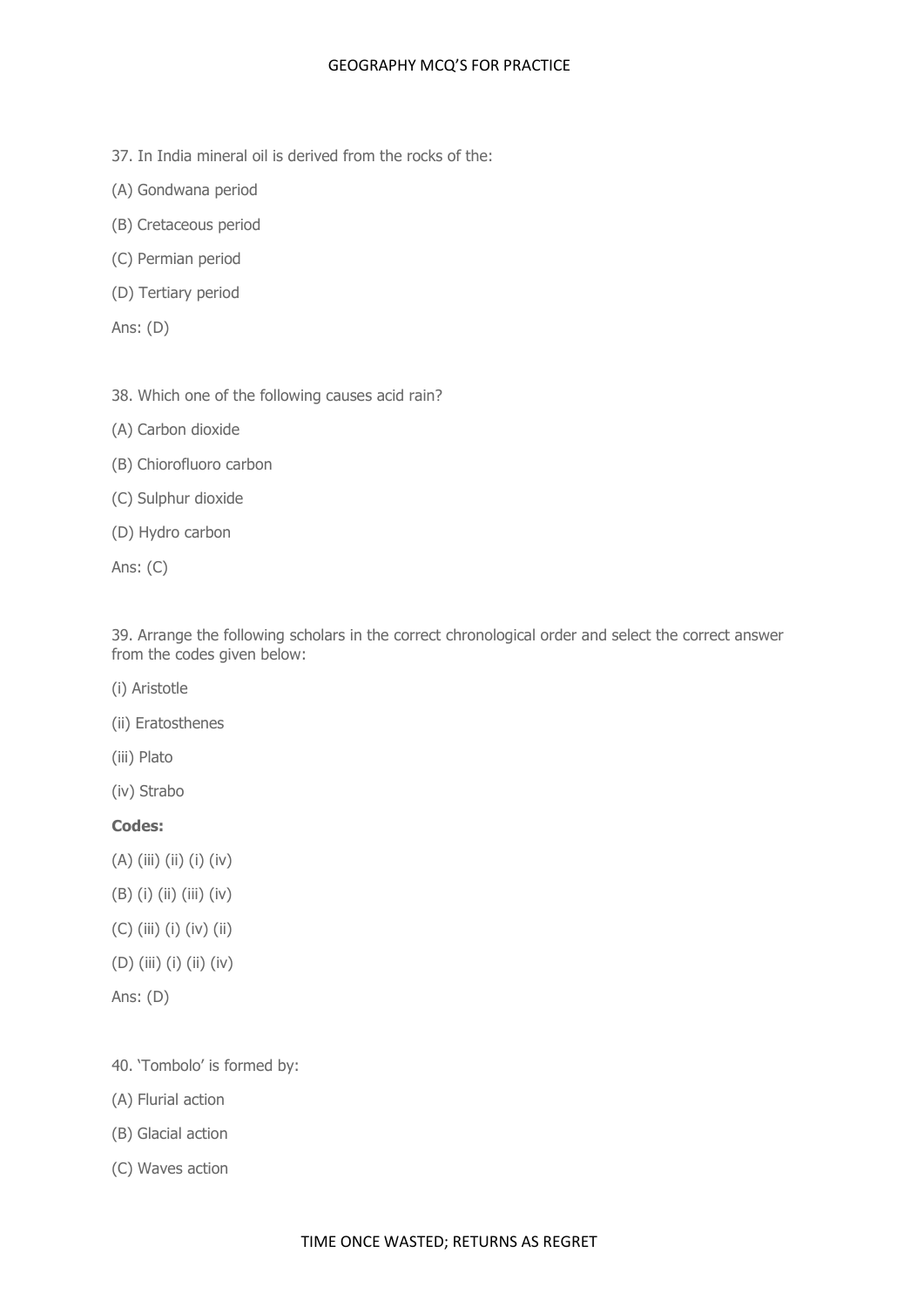(D) Wind action

Ans: (C)

41. Which one of the following mountain ranges does not emerge from the Pamir Knot?

(A) Hindukush

(B) Tienshan

- (C) Kunlun
- (D) Zagros
- Ans: (D)
- 42. The Gram Chao grasslands mainly lie in:
- (A) Angola
- (B) Argentina
- (C) Sudan
- (D) Uruguay
- Ans: (B)

43. Which one of the following pairs is not correctly matched?

- Steel plants Technical collaboration
- (A) Rourkela Germany
- (B) Bhilai U.S.S.R.
- (C) Durgapur United Kingdom.
- (D) Bokaro U.S.A
- Ans: (D)

44. Which one of the following is related to famous Montreal Protocol of 1987?

- (A) Reduction in the production and consumption of mineral oil
- (B) Reduction in the producti.5n of carbon
- (C) Reduction in the production and consumption of chlorofluoro carbons ((C) F.(C))
- (D) Reduction in the, production of nitrogen oxides

Ans: (C)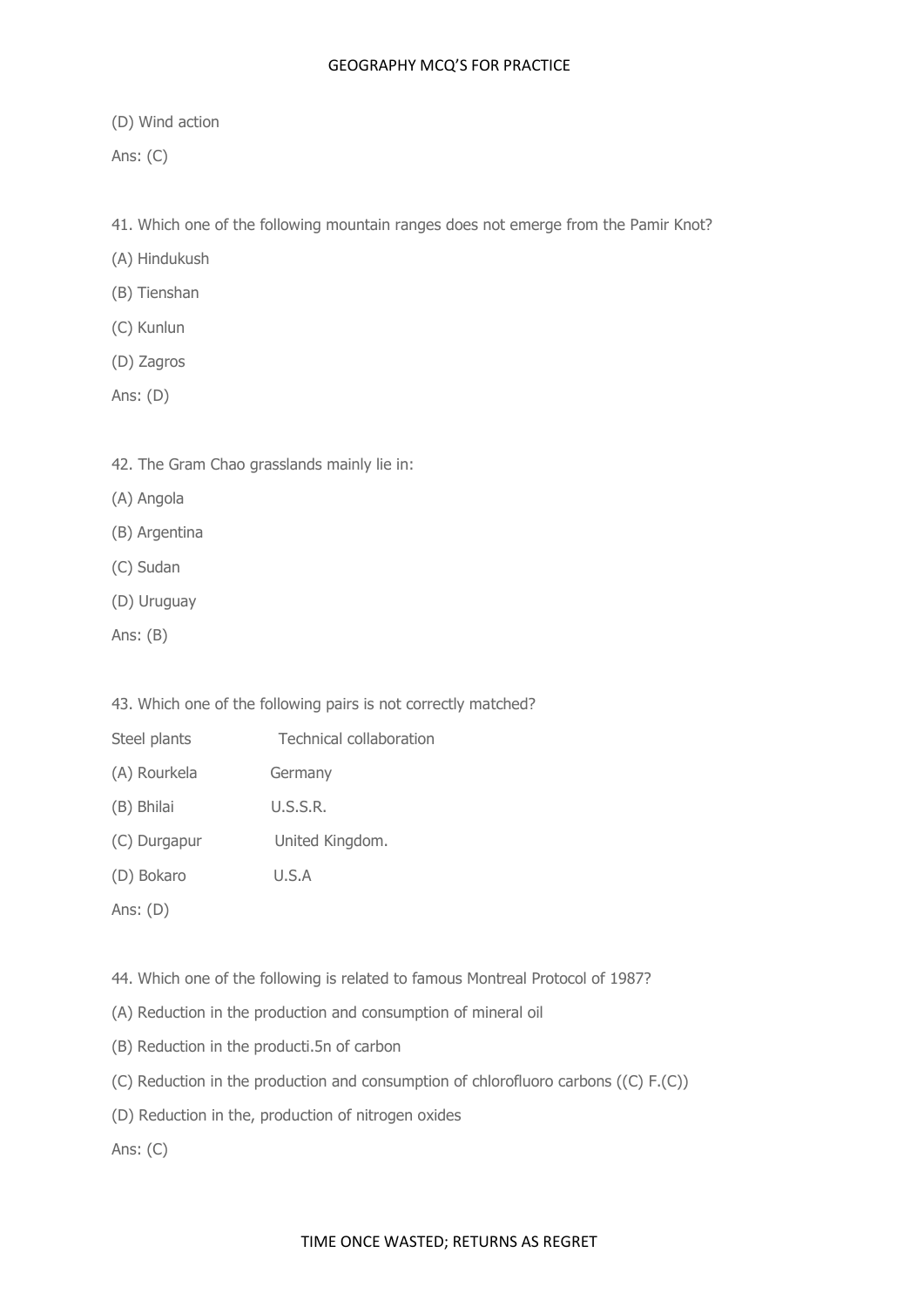45. Match List-I with List-II and select the correct answer from the codes given below:

**List-I List-II**

# **(Old name) (New name)**

| (A) Gold Coast | (i) Zambia |
|----------------|------------|
|                |            |

- (B) Northern Rhodesia (ii) Burkina Faso
- (C) South West Africa (iii) Ghana
- (D) Upper Volta (iv) Namibia

# **Codes:**

| a    | b     | C     | d     |       |
|------|-------|-------|-------|-------|
| (A). | (i)   | (iii) | (i)   | (iv)  |
| (B)  | (iv)  | (iii) | (iii) | (i)   |
| (C)  | (iii) | (i)   | (iv)  | (iii) |
| (D)  | (iv)  | (i)   | (iii) | (i)   |
|      |       |       |       |       |

Ans: (C)

**Directions:** The following five (46-50) items consists of two statements, one labeled as 'Assertion (A)' and the other as 'Reason (R)'. You are to examine these two statements carefully and select the answers to these item using the code given below:

# **Codes:**

A Both A and R are true and R is the correct explanation of (A)

B Both A and R are true but R is not the correct explanation of (A)

C A is true but R is false.

D A is false but R is true.

46. **Assertion (A):** Divergent plate margins cause sea floor spreading:

**Reason (R);** Constructive plate margins result in the formation of faults.

Ans: (C)

47. **Assertion (A):** The map scale expressed as R.F. is suitable for Universal use.

**Reason (R):** There is no mention of the unit of measurement in it.

Ans: (C)